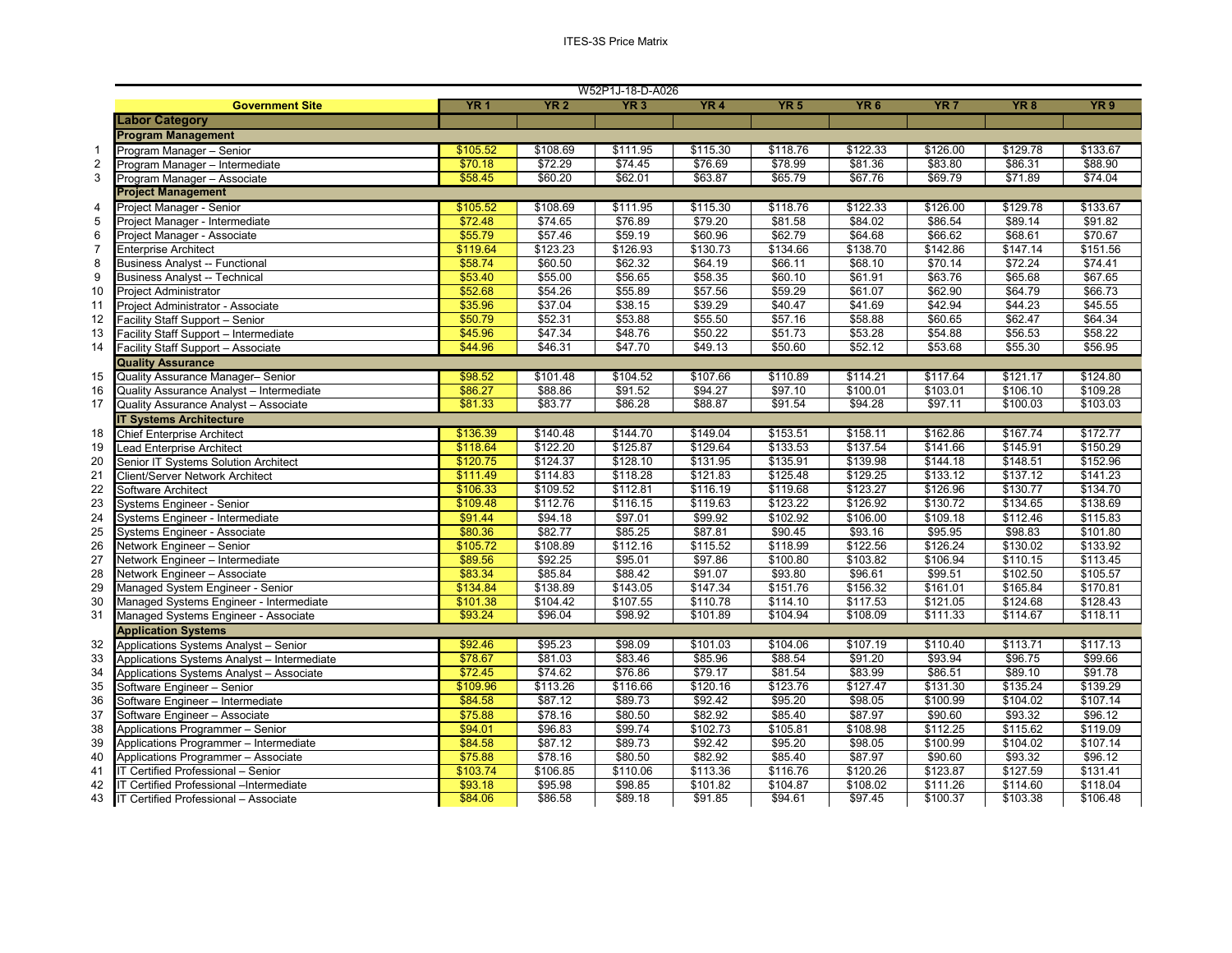| <b>YR 2</b><br>YR <sub>3</sub><br>YR <sub>4</sub><br><b>Government Site</b><br><b>YR1</b><br>YR <sub>5</sub><br>YR <sub>6</sub><br>YR 7<br>YR 8<br><b>Labor Category</b><br><b>Operations and Logistics</b><br>\$99.68<br>\$102.67<br>Seat Management Administrator.<br>\$105.75<br>\$108.92<br>\$112.19<br>\$115.56<br>\$119.02<br>\$122.59<br>44<br>\$82.38<br>\$84.85<br>\$87.40<br>\$92.72<br>45<br>Configuration Management (CM) Specialist - Senior<br>\$90.02<br>\$95.50<br>\$98.37<br>\$101.32<br>\$74.99<br>\$77.24<br>\$79.56<br>\$81.94<br>\$84.40<br>\$86.93<br>\$89.54<br>\$92.23<br>46<br>Configuration Management (CM) Specialist - Intermediate<br>\$70.01<br>\$72.11<br>\$74.27<br>\$76.50<br>\$78.80<br>\$81.16<br>\$83.60<br>\$86.10<br>47<br>Configuration Management (CM) Specialist - Associate<br>\$49.22<br>\$50.70<br>\$52.22<br>\$53.78<br>\$55.40<br>\$57.06<br>\$58.77<br>\$60.53<br>48<br>Computer Operator - Senior<br>\$46.13<br>$\overline{$47.51}$<br>\$51.92<br>$\overline{$}53.48$<br>49<br>\$48.94<br>\$50.41<br>\$55.08<br>\$56.73<br>Computer Operator - Intermediate<br>50<br>\$42.24<br>\$43.51<br>\$44.81<br>\$47.54<br>\$48.97<br>\$50.44<br>\$46.16<br>\$51.95<br>Computer Operator - Associate<br>\$97.76<br>\$110.03<br>\$113.33<br>51<br>\$100.69<br>\$103.71<br>\$106.82<br>\$116.73<br>\$120.23<br>Distribution Operations Specialist - Senior<br>\$84.61<br>\$87.15<br>\$89.76<br>\$92.46<br>\$95.23<br>\$98.09<br>\$101.03<br>\$104.06<br>52<br>Distribution Operations Specialist - Intermediate<br>53<br>\$78.58<br>\$80.94<br>\$83.37<br>\$85.87<br>\$88.44<br>\$91.10<br>\$93.83<br>\$96.64<br>Distribution Operations Specialist - Associate<br><b>Information Assurance</b><br>54<br>\$103.62<br>\$106.73<br>\$109.93<br>\$113.23<br>\$116.63<br>\$120.12<br>\$123.73<br>\$127.44<br>Information Assurance Engineer - Senior<br>\$105.79<br>55<br>\$93.99<br>\$96.81<br>\$99.71<br>\$102.71<br>\$108.96<br>\$112.23<br>\$115.60<br>Information Assurance Engineer - Intermediate<br>\$84.66<br>\$87.20<br>\$89.82<br>\$92.51<br>\$95.29<br>\$98.14<br>\$101.09<br>56<br>\$104.12<br>Information Assurance Engineer - Associate<br>57<br>\$110.67<br>\$113.99<br>\$117.41<br>\$120.93<br>\$124.56<br>\$128.30<br>\$132.15<br>\$136.11<br>Information Systems Auditor - Senior<br>58<br>\$95.44<br>\$98.30<br>\$101.25<br>\$104.29<br>\$107.42<br>\$110.64<br>\$113.96<br>\$117.38<br>Information Systems Auditor - Intermediate<br>\$84.86<br>\$87.41<br>59<br>\$90.03<br>\$92.73<br>\$95.51<br>\$98.38<br>\$101.33<br>\$104.37<br>Information Systems Auditor - Associate<br>\$104.39<br>\$107.52<br>\$114.07<br>\$117.49<br>\$121.02<br>\$124.65<br>60<br>\$101.35<br>\$110.75<br>Data Security Analyst - Senior<br>\$82.97<br>61<br>\$85.46<br>\$88.02<br>\$90.66<br>\$93.38<br>\$96.18<br>\$99.07<br>\$102.04<br>Data Security Analyst - Intermediate<br>\$79.33<br>\$81.71<br>\$84.16<br>\$86.69<br>\$89.29<br>\$91.97<br>\$94.72<br>\$97.57<br>62<br>Data Security Analyst - Associate<br>63<br>\$144.62<br>\$148.96<br>\$153.43<br>\$158.03<br>\$162.77<br>\$167.65<br>\$172.68<br>\$177.86<br>Disaster Recovery/COOP/Contingency Administrator<br>\$99.02<br>\$105.05<br>\$108.20<br>\$111.45<br>\$114.79<br>\$118.24<br>\$121.78<br>64<br>\$101.99<br>Information Security Specialist - Senior<br>65<br>\$87.18<br>\$89.80<br>\$92.49<br>\$95.26<br>\$98.12<br>\$101.07<br>\$104.10<br>\$107.22<br>Information Security Specialist - Intermediate<br>\$82.42<br>\$84.89<br>\$87.44<br>\$92.76<br>\$95.55<br>\$98.41<br>66<br>\$90.06<br>\$101.37<br>Information Security Specialist - Associate<br>67<br>\$105.37<br>\$108.53<br>\$122.15<br>\$125.82<br>IA Policy and Compliance Certified Professional - Senior<br>\$111.79<br>\$115.14<br>\$118.59<br>\$129.59<br>IA Policy and Compliance Certified Professional - Intermediate<br>68<br>\$94.71<br>\$97.55<br>\$100.48<br>\$103.49<br>\$106.60<br>\$109.79<br>\$113.09<br>\$116.48<br>\$85.60<br>\$88.17<br>\$90.81<br>\$93.54<br>\$96.34<br>\$99.23<br>69<br>\$102.21<br>\$105.28<br>IA Policy and Compliance Certified Professional - Associate<br>\$113.40<br>\$123.92<br>\$127.63<br>70<br>\$116.80<br>\$120.31<br>\$131.46<br>\$135.41<br>\$139.47<br>Cyber Operations Research Analyst - Senior<br>\$93.45<br>\$96.25<br>\$105.18<br>\$108.33<br>\$99.14<br>\$102.12<br>\$111.58<br>\$114.93<br>71<br>Cyber Operations Research Analyst - Intermediate<br>\$87.81<br>\$90.44<br>\$98.83<br>72<br>\$93.16<br>\$95.95<br>\$101.80<br>\$104.85<br>\$108.00<br>Cyber Operations Research Analyst - Associate<br>\$120.27<br>\$123.88<br>\$131.42<br>\$135.36<br>\$139.43<br>73<br>\$127.59<br>\$143.61<br>\$147.92<br>Cyber Operations Malware Analyst - Senior<br>\$96.97<br>\$109.14<br>\$112.41<br>74<br>\$99.88<br>\$102.88<br>\$105.96<br>\$115.79<br>\$119.26<br>Cyber Operations Malware Analyst - Intermediate<br>\$87.70<br>75<br>\$90.33<br>\$93.04<br>\$95.83<br>\$98.71<br>\$101.67<br>\$104.72<br>\$107.86<br>Cyber Operations Malware Analyst - Associate<br>\$94.59<br>\$97.43<br>76<br>\$100.35<br>\$103.36<br>\$106.46<br>\$109.66<br>\$112.95<br>\$116.33<br>Cyber Watch Operations Certified Analyst - Senior<br>\$78.62<br>\$80.98<br>\$83.41<br>\$85.91<br>\$88.49<br>$\overline{$}91.14$<br>\$93.88<br>\$96.69<br>77<br>Cyber Watch Operations Certified Analyst - Intermediate<br>78<br>\$73.47<br>\$75.67<br>\$82.69<br>\$85.17<br>\$87.73<br>\$90.36<br>\$77.94<br>\$80.28<br>Cyber Watch Operations Certified Analyst - Associate<br><b>System Administration</b><br>79<br>\$107.97<br>\$111.21<br>\$117.98<br>\$121.52<br>\$125.17<br>\$128.92<br>Systems Administrator - Senior<br>\$114.55<br>\$132.79<br>80<br>\$83.88<br>\$86.40<br>\$88.99<br>\$91.66<br>\$94.41<br>\$97.24<br>\$100.16<br>\$103.16<br>Systems Administrator - Intermediate<br>\$76.91<br>\$79.22<br>\$81.59<br>\$84.04<br>\$86.56<br>\$89.16<br>\$91.83<br>\$94.59<br>81<br>Systems Administrator -Associate<br><b>Data Administration</b><br>\$104.88<br>\$108.03<br>\$114.61<br>\$118.05<br>\$121.59<br>\$125.24<br>82<br>\$101.83<br>\$111.27<br>Database Administrator<br>83<br>\$113.12<br>\$116.51<br>\$120.01<br>\$123.61<br>\$127.32<br>\$131.14<br>\$135.07<br>\$139.12<br>Database Analyst/Programmer - Senior<br>84 | YR <sub>9</sub><br>\$95.00<br>\$88.69<br>\$62.35<br>\$58.44<br>\$53.51<br>\$123.84<br>\$107.18<br>\$99.54<br>\$131.26<br>\$119.06<br>\$107.24<br>\$140.19<br>\$120.90<br>\$107.50<br>\$128.39<br>\$105.10<br>\$100.49<br>\$183.20<br>\$125.44<br>\$110.44<br>\$104.41<br>\$133.48<br>\$119.98<br>\$108.44<br>\$93.07<br>\$98.21<br>\$101.16<br>\$104.19<br>\$107.32<br>\$110.54<br>\$113.85<br>\$117.27<br>\$120.79<br>Database Analyst/Programmer - Intermediate<br>\$87.47<br>\$90.09<br>\$92.80<br>\$98.45<br>\$101.40<br>\$104.44<br>\$107.58<br>Database Analyst/Programmer - Associate<br>\$95.58<br>\$124.69<br>\$128.43<br>\$132.28<br>\$136.25<br>\$140.34<br>\$144.55<br>\$148.89<br>\$153.35<br>Advanced Database Analyst/Programmer - Senior<br>\$110.74<br>\$114.06<br>\$117.48<br>\$121.01<br>\$124.64<br>\$128.38<br>\$132.23<br>\$136.20<br>Advanced Database Analyst/Programmer - Intermediate |                    |         |         | W52P1J-18-D-A026 |         |         |         |         |         |          |
|--------------------------------------------------------------------------------------------------------------------------------------------------------------------------------------------------------------------------------------------------------------------------------------------------------------------------------------------------------------------------------------------------------------------------------------------------------------------------------------------------------------------------------------------------------------------------------------------------------------------------------------------------------------------------------------------------------------------------------------------------------------------------------------------------------------------------------------------------------------------------------------------------------------------------------------------------------------------------------------------------------------------------------------------------------------------------------------------------------------------------------------------------------------------------------------------------------------------------------------------------------------------------------------------------------------------------------------------------------------------------------------------------------------------------------------------------------------------------------------------------------------------------------------------------------------------------------------------------------------------------------------------------------------------------------------------------------------------------------------------------------------------------------------------------------------------------------------------------------------------------------------------------------------------------------------------------------------------------------------------------------------------------------------------------------------------------------------------------------------------------------------------------------------------------------------------------------------------------------------------------------------------------------------------------------------------------------------------------------------------------------------------------------------------------------------------------------------------------------------------------------------------------------------------------------------------------------------------------------------------------------------------------------------------------------------------------------------------------------------------------------------------------------------------------------------------------------------------------------------------------------------------------------------------------------------------------------------------------------------------------------------------------------------------------------------------------------------------------------------------------------------------------------------------------------------------------------------------------------------------------------------------------------------------------------------------------------------------------------------------------------------------------------------------------------------------------------------------------------------------------------------------------------------------------------------------------------------------------------------------------------------------------------------------------------------------------------------------------------------------------------------------------------------------------------------------------------------------------------------------------------------------------------------------------------------------------------------------------------------------------------------------------------------------------------------------------------------------------------------------------------------------------------------------------------------------------------------------------------------------------------------------------------------------------------------------------------------------------------------------------------------------------------------------------------------------------------------------------------------------------------------------------------------------------------------------------------------------------------------------------------------------------------------------------------------------------------------------------------------------------------------------------------------------------------------------------------------------------------------------------------------------------------------------------------------------------------------------------------------------------------------------------------------------------------------------------------------------------------------------------------------------------------------------------------------------------------------------------------------------------------------------------------------------------------------------------------------------------------------------------------------------------------------------------------------------------------------------------------------------------------------------------------------------------------------------------------------------------------------------------------------------------------------------------------------------------------------------------------------------------------------------------------------------------------------------------------------------------------------------------------------------------------------------------------------------------------------------------------------------------------------------------------------------------------------------------------------------------------------------------------------------------------------------------------------------------------------------------------------------------------------------------------------------------------------------------------------------------------|-----------------------------------------------------------------------------------------------------------------------------------------------------------------------------------------------------------------------------------------------------------------------------------------------------------------------------------------------------------------------------------------------------------------------------------------------------------------------------------------------------------------------------------------------------------------------------------------------------------------------------------------------------------------------------------------------------------------------------------------------------------------------------------------------------------------------------------------------------------------------------------------------------------------|--------------------|---------|---------|------------------|---------|---------|---------|---------|---------|----------|
|                                                                                                                                                                                                                                                                                                                                                                                                                                                                                                                                                                                                                                                                                                                                                                                                                                                                                                                                                                                                                                                                                                                                                                                                                                                                                                                                                                                                                                                                                                                                                                                                                                                                                                                                                                                                                                                                                                                                                                                                                                                                                                                                                                                                                                                                                                                                                                                                                                                                                                                                                                                                                                                                                                                                                                                                                                                                                                                                                                                                                                                                                                                                                                                                                                                                                                                                                                                                                                                                                                                                                                                                                                                                                                                                                                                                                                                                                                                                                                                                                                                                                                                                                                                                                                                                                                                                                                                                                                                                                                                                                                                                                                                                                                                                                                                                                                                                                                                                                                                                                                                                                                                                                                                                                                                                                                                                                                                                                                                                                                                                                                                                                                                                                                                                                                                                                                                                                                                                                                                                                                                                                                                                                                                                                                                                                                                                                        |                                                                                                                                                                                                                                                                                                                                                                                                                                                                                                                                                                                                                                                                                                                                                                                                                                                                                                                 |                    |         |         |                  |         |         |         |         |         |          |
|                                                                                                                                                                                                                                                                                                                                                                                                                                                                                                                                                                                                                                                                                                                                                                                                                                                                                                                                                                                                                                                                                                                                                                                                                                                                                                                                                                                                                                                                                                                                                                                                                                                                                                                                                                                                                                                                                                                                                                                                                                                                                                                                                                                                                                                                                                                                                                                                                                                                                                                                                                                                                                                                                                                                                                                                                                                                                                                                                                                                                                                                                                                                                                                                                                                                                                                                                                                                                                                                                                                                                                                                                                                                                                                                                                                                                                                                                                                                                                                                                                                                                                                                                                                                                                                                                                                                                                                                                                                                                                                                                                                                                                                                                                                                                                                                                                                                                                                                                                                                                                                                                                                                                                                                                                                                                                                                                                                                                                                                                                                                                                                                                                                                                                                                                                                                                                                                                                                                                                                                                                                                                                                                                                                                                                                                                                                                                        |                                                                                                                                                                                                                                                                                                                                                                                                                                                                                                                                                                                                                                                                                                                                                                                                                                                                                                                 |                    |         |         |                  |         |         |         |         |         |          |
|                                                                                                                                                                                                                                                                                                                                                                                                                                                                                                                                                                                                                                                                                                                                                                                                                                                                                                                                                                                                                                                                                                                                                                                                                                                                                                                                                                                                                                                                                                                                                                                                                                                                                                                                                                                                                                                                                                                                                                                                                                                                                                                                                                                                                                                                                                                                                                                                                                                                                                                                                                                                                                                                                                                                                                                                                                                                                                                                                                                                                                                                                                                                                                                                                                                                                                                                                                                                                                                                                                                                                                                                                                                                                                                                                                                                                                                                                                                                                                                                                                                                                                                                                                                                                                                                                                                                                                                                                                                                                                                                                                                                                                                                                                                                                                                                                                                                                                                                                                                                                                                                                                                                                                                                                                                                                                                                                                                                                                                                                                                                                                                                                                                                                                                                                                                                                                                                                                                                                                                                                                                                                                                                                                                                                                                                                                                                                        |                                                                                                                                                                                                                                                                                                                                                                                                                                                                                                                                                                                                                                                                                                                                                                                                                                                                                                                 |                    |         |         |                  |         |         |         |         |         |          |
|                                                                                                                                                                                                                                                                                                                                                                                                                                                                                                                                                                                                                                                                                                                                                                                                                                                                                                                                                                                                                                                                                                                                                                                                                                                                                                                                                                                                                                                                                                                                                                                                                                                                                                                                                                                                                                                                                                                                                                                                                                                                                                                                                                                                                                                                                                                                                                                                                                                                                                                                                                                                                                                                                                                                                                                                                                                                                                                                                                                                                                                                                                                                                                                                                                                                                                                                                                                                                                                                                                                                                                                                                                                                                                                                                                                                                                                                                                                                                                                                                                                                                                                                                                                                                                                                                                                                                                                                                                                                                                                                                                                                                                                                                                                                                                                                                                                                                                                                                                                                                                                                                                                                                                                                                                                                                                                                                                                                                                                                                                                                                                                                                                                                                                                                                                                                                                                                                                                                                                                                                                                                                                                                                                                                                                                                                                                                                        |                                                                                                                                                                                                                                                                                                                                                                                                                                                                                                                                                                                                                                                                                                                                                                                                                                                                                                                 |                    |         |         |                  |         |         |         |         |         | \$126.27 |
|                                                                                                                                                                                                                                                                                                                                                                                                                                                                                                                                                                                                                                                                                                                                                                                                                                                                                                                                                                                                                                                                                                                                                                                                                                                                                                                                                                                                                                                                                                                                                                                                                                                                                                                                                                                                                                                                                                                                                                                                                                                                                                                                                                                                                                                                                                                                                                                                                                                                                                                                                                                                                                                                                                                                                                                                                                                                                                                                                                                                                                                                                                                                                                                                                                                                                                                                                                                                                                                                                                                                                                                                                                                                                                                                                                                                                                                                                                                                                                                                                                                                                                                                                                                                                                                                                                                                                                                                                                                                                                                                                                                                                                                                                                                                                                                                                                                                                                                                                                                                                                                                                                                                                                                                                                                                                                                                                                                                                                                                                                                                                                                                                                                                                                                                                                                                                                                                                                                                                                                                                                                                                                                                                                                                                                                                                                                                                        |                                                                                                                                                                                                                                                                                                                                                                                                                                                                                                                                                                                                                                                                                                                                                                                                                                                                                                                 |                    |         |         |                  |         |         |         |         |         | \$104.36 |
|                                                                                                                                                                                                                                                                                                                                                                                                                                                                                                                                                                                                                                                                                                                                                                                                                                                                                                                                                                                                                                                                                                                                                                                                                                                                                                                                                                                                                                                                                                                                                                                                                                                                                                                                                                                                                                                                                                                                                                                                                                                                                                                                                                                                                                                                                                                                                                                                                                                                                                                                                                                                                                                                                                                                                                                                                                                                                                                                                                                                                                                                                                                                                                                                                                                                                                                                                                                                                                                                                                                                                                                                                                                                                                                                                                                                                                                                                                                                                                                                                                                                                                                                                                                                                                                                                                                                                                                                                                                                                                                                                                                                                                                                                                                                                                                                                                                                                                                                                                                                                                                                                                                                                                                                                                                                                                                                                                                                                                                                                                                                                                                                                                                                                                                                                                                                                                                                                                                                                                                                                                                                                                                                                                                                                                                                                                                                                        |                                                                                                                                                                                                                                                                                                                                                                                                                                                                                                                                                                                                                                                                                                                                                                                                                                                                                                                 |                    |         |         |                  |         |         |         |         |         |          |
|                                                                                                                                                                                                                                                                                                                                                                                                                                                                                                                                                                                                                                                                                                                                                                                                                                                                                                                                                                                                                                                                                                                                                                                                                                                                                                                                                                                                                                                                                                                                                                                                                                                                                                                                                                                                                                                                                                                                                                                                                                                                                                                                                                                                                                                                                                                                                                                                                                                                                                                                                                                                                                                                                                                                                                                                                                                                                                                                                                                                                                                                                                                                                                                                                                                                                                                                                                                                                                                                                                                                                                                                                                                                                                                                                                                                                                                                                                                                                                                                                                                                                                                                                                                                                                                                                                                                                                                                                                                                                                                                                                                                                                                                                                                                                                                                                                                                                                                                                                                                                                                                                                                                                                                                                                                                                                                                                                                                                                                                                                                                                                                                                                                                                                                                                                                                                                                                                                                                                                                                                                                                                                                                                                                                                                                                                                                                                        |                                                                                                                                                                                                                                                                                                                                                                                                                                                                                                                                                                                                                                                                                                                                                                                                                                                                                                                 |                    |         |         |                  |         |         |         |         |         |          |
|                                                                                                                                                                                                                                                                                                                                                                                                                                                                                                                                                                                                                                                                                                                                                                                                                                                                                                                                                                                                                                                                                                                                                                                                                                                                                                                                                                                                                                                                                                                                                                                                                                                                                                                                                                                                                                                                                                                                                                                                                                                                                                                                                                                                                                                                                                                                                                                                                                                                                                                                                                                                                                                                                                                                                                                                                                                                                                                                                                                                                                                                                                                                                                                                                                                                                                                                                                                                                                                                                                                                                                                                                                                                                                                                                                                                                                                                                                                                                                                                                                                                                                                                                                                                                                                                                                                                                                                                                                                                                                                                                                                                                                                                                                                                                                                                                                                                                                                                                                                                                                                                                                                                                                                                                                                                                                                                                                                                                                                                                                                                                                                                                                                                                                                                                                                                                                                                                                                                                                                                                                                                                                                                                                                                                                                                                                                                                        |                                                                                                                                                                                                                                                                                                                                                                                                                                                                                                                                                                                                                                                                                                                                                                                                                                                                                                                 |                    |         |         |                  |         |         |         |         |         |          |
|                                                                                                                                                                                                                                                                                                                                                                                                                                                                                                                                                                                                                                                                                                                                                                                                                                                                                                                                                                                                                                                                                                                                                                                                                                                                                                                                                                                                                                                                                                                                                                                                                                                                                                                                                                                                                                                                                                                                                                                                                                                                                                                                                                                                                                                                                                                                                                                                                                                                                                                                                                                                                                                                                                                                                                                                                                                                                                                                                                                                                                                                                                                                                                                                                                                                                                                                                                                                                                                                                                                                                                                                                                                                                                                                                                                                                                                                                                                                                                                                                                                                                                                                                                                                                                                                                                                                                                                                                                                                                                                                                                                                                                                                                                                                                                                                                                                                                                                                                                                                                                                                                                                                                                                                                                                                                                                                                                                                                                                                                                                                                                                                                                                                                                                                                                                                                                                                                                                                                                                                                                                                                                                                                                                                                                                                                                                                                        |                                                                                                                                                                                                                                                                                                                                                                                                                                                                                                                                                                                                                                                                                                                                                                                                                                                                                                                 |                    |         |         |                  |         |         |         |         |         |          |
|                                                                                                                                                                                                                                                                                                                                                                                                                                                                                                                                                                                                                                                                                                                                                                                                                                                                                                                                                                                                                                                                                                                                                                                                                                                                                                                                                                                                                                                                                                                                                                                                                                                                                                                                                                                                                                                                                                                                                                                                                                                                                                                                                                                                                                                                                                                                                                                                                                                                                                                                                                                                                                                                                                                                                                                                                                                                                                                                                                                                                                                                                                                                                                                                                                                                                                                                                                                                                                                                                                                                                                                                                                                                                                                                                                                                                                                                                                                                                                                                                                                                                                                                                                                                                                                                                                                                                                                                                                                                                                                                                                                                                                                                                                                                                                                                                                                                                                                                                                                                                                                                                                                                                                                                                                                                                                                                                                                                                                                                                                                                                                                                                                                                                                                                                                                                                                                                                                                                                                                                                                                                                                                                                                                                                                                                                                                                                        |                                                                                                                                                                                                                                                                                                                                                                                                                                                                                                                                                                                                                                                                                                                                                                                                                                                                                                                 |                    |         |         |                  |         |         |         |         |         |          |
|                                                                                                                                                                                                                                                                                                                                                                                                                                                                                                                                                                                                                                                                                                                                                                                                                                                                                                                                                                                                                                                                                                                                                                                                                                                                                                                                                                                                                                                                                                                                                                                                                                                                                                                                                                                                                                                                                                                                                                                                                                                                                                                                                                                                                                                                                                                                                                                                                                                                                                                                                                                                                                                                                                                                                                                                                                                                                                                                                                                                                                                                                                                                                                                                                                                                                                                                                                                                                                                                                                                                                                                                                                                                                                                                                                                                                                                                                                                                                                                                                                                                                                                                                                                                                                                                                                                                                                                                                                                                                                                                                                                                                                                                                                                                                                                                                                                                                                                                                                                                                                                                                                                                                                                                                                                                                                                                                                                                                                                                                                                                                                                                                                                                                                                                                                                                                                                                                                                                                                                                                                                                                                                                                                                                                                                                                                                                                        |                                                                                                                                                                                                                                                                                                                                                                                                                                                                                                                                                                                                                                                                                                                                                                                                                                                                                                                 |                    |         |         |                  |         |         |         |         |         |          |
|                                                                                                                                                                                                                                                                                                                                                                                                                                                                                                                                                                                                                                                                                                                                                                                                                                                                                                                                                                                                                                                                                                                                                                                                                                                                                                                                                                                                                                                                                                                                                                                                                                                                                                                                                                                                                                                                                                                                                                                                                                                                                                                                                                                                                                                                                                                                                                                                                                                                                                                                                                                                                                                                                                                                                                                                                                                                                                                                                                                                                                                                                                                                                                                                                                                                                                                                                                                                                                                                                                                                                                                                                                                                                                                                                                                                                                                                                                                                                                                                                                                                                                                                                                                                                                                                                                                                                                                                                                                                                                                                                                                                                                                                                                                                                                                                                                                                                                                                                                                                                                                                                                                                                                                                                                                                                                                                                                                                                                                                                                                                                                                                                                                                                                                                                                                                                                                                                                                                                                                                                                                                                                                                                                                                                                                                                                                                                        |                                                                                                                                                                                                                                                                                                                                                                                                                                                                                                                                                                                                                                                                                                                                                                                                                                                                                                                 |                    |         |         |                  |         |         |         |         |         |          |
|                                                                                                                                                                                                                                                                                                                                                                                                                                                                                                                                                                                                                                                                                                                                                                                                                                                                                                                                                                                                                                                                                                                                                                                                                                                                                                                                                                                                                                                                                                                                                                                                                                                                                                                                                                                                                                                                                                                                                                                                                                                                                                                                                                                                                                                                                                                                                                                                                                                                                                                                                                                                                                                                                                                                                                                                                                                                                                                                                                                                                                                                                                                                                                                                                                                                                                                                                                                                                                                                                                                                                                                                                                                                                                                                                                                                                                                                                                                                                                                                                                                                                                                                                                                                                                                                                                                                                                                                                                                                                                                                                                                                                                                                                                                                                                                                                                                                                                                                                                                                                                                                                                                                                                                                                                                                                                                                                                                                                                                                                                                                                                                                                                                                                                                                                                                                                                                                                                                                                                                                                                                                                                                                                                                                                                                                                                                                                        |                                                                                                                                                                                                                                                                                                                                                                                                                                                                                                                                                                                                                                                                                                                                                                                                                                                                                                                 |                    |         |         |                  |         |         |         |         |         |          |
|                                                                                                                                                                                                                                                                                                                                                                                                                                                                                                                                                                                                                                                                                                                                                                                                                                                                                                                                                                                                                                                                                                                                                                                                                                                                                                                                                                                                                                                                                                                                                                                                                                                                                                                                                                                                                                                                                                                                                                                                                                                                                                                                                                                                                                                                                                                                                                                                                                                                                                                                                                                                                                                                                                                                                                                                                                                                                                                                                                                                                                                                                                                                                                                                                                                                                                                                                                                                                                                                                                                                                                                                                                                                                                                                                                                                                                                                                                                                                                                                                                                                                                                                                                                                                                                                                                                                                                                                                                                                                                                                                                                                                                                                                                                                                                                                                                                                                                                                                                                                                                                                                                                                                                                                                                                                                                                                                                                                                                                                                                                                                                                                                                                                                                                                                                                                                                                                                                                                                                                                                                                                                                                                                                                                                                                                                                                                                        |                                                                                                                                                                                                                                                                                                                                                                                                                                                                                                                                                                                                                                                                                                                                                                                                                                                                                                                 |                    |         |         |                  |         |         |         |         |         |          |
|                                                                                                                                                                                                                                                                                                                                                                                                                                                                                                                                                                                                                                                                                                                                                                                                                                                                                                                                                                                                                                                                                                                                                                                                                                                                                                                                                                                                                                                                                                                                                                                                                                                                                                                                                                                                                                                                                                                                                                                                                                                                                                                                                                                                                                                                                                                                                                                                                                                                                                                                                                                                                                                                                                                                                                                                                                                                                                                                                                                                                                                                                                                                                                                                                                                                                                                                                                                                                                                                                                                                                                                                                                                                                                                                                                                                                                                                                                                                                                                                                                                                                                                                                                                                                                                                                                                                                                                                                                                                                                                                                                                                                                                                                                                                                                                                                                                                                                                                                                                                                                                                                                                                                                                                                                                                                                                                                                                                                                                                                                                                                                                                                                                                                                                                                                                                                                                                                                                                                                                                                                                                                                                                                                                                                                                                                                                                                        |                                                                                                                                                                                                                                                                                                                                                                                                                                                                                                                                                                                                                                                                                                                                                                                                                                                                                                                 |                    |         |         |                  |         |         |         |         |         |          |
|                                                                                                                                                                                                                                                                                                                                                                                                                                                                                                                                                                                                                                                                                                                                                                                                                                                                                                                                                                                                                                                                                                                                                                                                                                                                                                                                                                                                                                                                                                                                                                                                                                                                                                                                                                                                                                                                                                                                                                                                                                                                                                                                                                                                                                                                                                                                                                                                                                                                                                                                                                                                                                                                                                                                                                                                                                                                                                                                                                                                                                                                                                                                                                                                                                                                                                                                                                                                                                                                                                                                                                                                                                                                                                                                                                                                                                                                                                                                                                                                                                                                                                                                                                                                                                                                                                                                                                                                                                                                                                                                                                                                                                                                                                                                                                                                                                                                                                                                                                                                                                                                                                                                                                                                                                                                                                                                                                                                                                                                                                                                                                                                                                                                                                                                                                                                                                                                                                                                                                                                                                                                                                                                                                                                                                                                                                                                                        |                                                                                                                                                                                                                                                                                                                                                                                                                                                                                                                                                                                                                                                                                                                                                                                                                                                                                                                 |                    |         |         |                  |         |         |         |         |         |          |
|                                                                                                                                                                                                                                                                                                                                                                                                                                                                                                                                                                                                                                                                                                                                                                                                                                                                                                                                                                                                                                                                                                                                                                                                                                                                                                                                                                                                                                                                                                                                                                                                                                                                                                                                                                                                                                                                                                                                                                                                                                                                                                                                                                                                                                                                                                                                                                                                                                                                                                                                                                                                                                                                                                                                                                                                                                                                                                                                                                                                                                                                                                                                                                                                                                                                                                                                                                                                                                                                                                                                                                                                                                                                                                                                                                                                                                                                                                                                                                                                                                                                                                                                                                                                                                                                                                                                                                                                                                                                                                                                                                                                                                                                                                                                                                                                                                                                                                                                                                                                                                                                                                                                                                                                                                                                                                                                                                                                                                                                                                                                                                                                                                                                                                                                                                                                                                                                                                                                                                                                                                                                                                                                                                                                                                                                                                                                                        |                                                                                                                                                                                                                                                                                                                                                                                                                                                                                                                                                                                                                                                                                                                                                                                                                                                                                                                 |                    |         |         |                  |         |         |         |         |         |          |
|                                                                                                                                                                                                                                                                                                                                                                                                                                                                                                                                                                                                                                                                                                                                                                                                                                                                                                                                                                                                                                                                                                                                                                                                                                                                                                                                                                                                                                                                                                                                                                                                                                                                                                                                                                                                                                                                                                                                                                                                                                                                                                                                                                                                                                                                                                                                                                                                                                                                                                                                                                                                                                                                                                                                                                                                                                                                                                                                                                                                                                                                                                                                                                                                                                                                                                                                                                                                                                                                                                                                                                                                                                                                                                                                                                                                                                                                                                                                                                                                                                                                                                                                                                                                                                                                                                                                                                                                                                                                                                                                                                                                                                                                                                                                                                                                                                                                                                                                                                                                                                                                                                                                                                                                                                                                                                                                                                                                                                                                                                                                                                                                                                                                                                                                                                                                                                                                                                                                                                                                                                                                                                                                                                                                                                                                                                                                                        |                                                                                                                                                                                                                                                                                                                                                                                                                                                                                                                                                                                                                                                                                                                                                                                                                                                                                                                 |                    |         |         |                  |         |         |         |         |         |          |
|                                                                                                                                                                                                                                                                                                                                                                                                                                                                                                                                                                                                                                                                                                                                                                                                                                                                                                                                                                                                                                                                                                                                                                                                                                                                                                                                                                                                                                                                                                                                                                                                                                                                                                                                                                                                                                                                                                                                                                                                                                                                                                                                                                                                                                                                                                                                                                                                                                                                                                                                                                                                                                                                                                                                                                                                                                                                                                                                                                                                                                                                                                                                                                                                                                                                                                                                                                                                                                                                                                                                                                                                                                                                                                                                                                                                                                                                                                                                                                                                                                                                                                                                                                                                                                                                                                                                                                                                                                                                                                                                                                                                                                                                                                                                                                                                                                                                                                                                                                                                                                                                                                                                                                                                                                                                                                                                                                                                                                                                                                                                                                                                                                                                                                                                                                                                                                                                                                                                                                                                                                                                                                                                                                                                                                                                                                                                                        |                                                                                                                                                                                                                                                                                                                                                                                                                                                                                                                                                                                                                                                                                                                                                                                                                                                                                                                 |                    |         |         |                  |         |         |         |         |         |          |
|                                                                                                                                                                                                                                                                                                                                                                                                                                                                                                                                                                                                                                                                                                                                                                                                                                                                                                                                                                                                                                                                                                                                                                                                                                                                                                                                                                                                                                                                                                                                                                                                                                                                                                                                                                                                                                                                                                                                                                                                                                                                                                                                                                                                                                                                                                                                                                                                                                                                                                                                                                                                                                                                                                                                                                                                                                                                                                                                                                                                                                                                                                                                                                                                                                                                                                                                                                                                                                                                                                                                                                                                                                                                                                                                                                                                                                                                                                                                                                                                                                                                                                                                                                                                                                                                                                                                                                                                                                                                                                                                                                                                                                                                                                                                                                                                                                                                                                                                                                                                                                                                                                                                                                                                                                                                                                                                                                                                                                                                                                                                                                                                                                                                                                                                                                                                                                                                                                                                                                                                                                                                                                                                                                                                                                                                                                                                                        |                                                                                                                                                                                                                                                                                                                                                                                                                                                                                                                                                                                                                                                                                                                                                                                                                                                                                                                 |                    |         |         |                  |         |         |         |         |         |          |
|                                                                                                                                                                                                                                                                                                                                                                                                                                                                                                                                                                                                                                                                                                                                                                                                                                                                                                                                                                                                                                                                                                                                                                                                                                                                                                                                                                                                                                                                                                                                                                                                                                                                                                                                                                                                                                                                                                                                                                                                                                                                                                                                                                                                                                                                                                                                                                                                                                                                                                                                                                                                                                                                                                                                                                                                                                                                                                                                                                                                                                                                                                                                                                                                                                                                                                                                                                                                                                                                                                                                                                                                                                                                                                                                                                                                                                                                                                                                                                                                                                                                                                                                                                                                                                                                                                                                                                                                                                                                                                                                                                                                                                                                                                                                                                                                                                                                                                                                                                                                                                                                                                                                                                                                                                                                                                                                                                                                                                                                                                                                                                                                                                                                                                                                                                                                                                                                                                                                                                                                                                                                                                                                                                                                                                                                                                                                                        |                                                                                                                                                                                                                                                                                                                                                                                                                                                                                                                                                                                                                                                                                                                                                                                                                                                                                                                 |                    |         |         |                  |         |         |         |         |         |          |
|                                                                                                                                                                                                                                                                                                                                                                                                                                                                                                                                                                                                                                                                                                                                                                                                                                                                                                                                                                                                                                                                                                                                                                                                                                                                                                                                                                                                                                                                                                                                                                                                                                                                                                                                                                                                                                                                                                                                                                                                                                                                                                                                                                                                                                                                                                                                                                                                                                                                                                                                                                                                                                                                                                                                                                                                                                                                                                                                                                                                                                                                                                                                                                                                                                                                                                                                                                                                                                                                                                                                                                                                                                                                                                                                                                                                                                                                                                                                                                                                                                                                                                                                                                                                                                                                                                                                                                                                                                                                                                                                                                                                                                                                                                                                                                                                                                                                                                                                                                                                                                                                                                                                                                                                                                                                                                                                                                                                                                                                                                                                                                                                                                                                                                                                                                                                                                                                                                                                                                                                                                                                                                                                                                                                                                                                                                                                                        |                                                                                                                                                                                                                                                                                                                                                                                                                                                                                                                                                                                                                                                                                                                                                                                                                                                                                                                 |                    |         |         |                  |         |         |         |         |         |          |
|                                                                                                                                                                                                                                                                                                                                                                                                                                                                                                                                                                                                                                                                                                                                                                                                                                                                                                                                                                                                                                                                                                                                                                                                                                                                                                                                                                                                                                                                                                                                                                                                                                                                                                                                                                                                                                                                                                                                                                                                                                                                                                                                                                                                                                                                                                                                                                                                                                                                                                                                                                                                                                                                                                                                                                                                                                                                                                                                                                                                                                                                                                                                                                                                                                                                                                                                                                                                                                                                                                                                                                                                                                                                                                                                                                                                                                                                                                                                                                                                                                                                                                                                                                                                                                                                                                                                                                                                                                                                                                                                                                                                                                                                                                                                                                                                                                                                                                                                                                                                                                                                                                                                                                                                                                                                                                                                                                                                                                                                                                                                                                                                                                                                                                                                                                                                                                                                                                                                                                                                                                                                                                                                                                                                                                                                                                                                                        |                                                                                                                                                                                                                                                                                                                                                                                                                                                                                                                                                                                                                                                                                                                                                                                                                                                                                                                 |                    |         |         |                  |         |         |         |         |         |          |
|                                                                                                                                                                                                                                                                                                                                                                                                                                                                                                                                                                                                                                                                                                                                                                                                                                                                                                                                                                                                                                                                                                                                                                                                                                                                                                                                                                                                                                                                                                                                                                                                                                                                                                                                                                                                                                                                                                                                                                                                                                                                                                                                                                                                                                                                                                                                                                                                                                                                                                                                                                                                                                                                                                                                                                                                                                                                                                                                                                                                                                                                                                                                                                                                                                                                                                                                                                                                                                                                                                                                                                                                                                                                                                                                                                                                                                                                                                                                                                                                                                                                                                                                                                                                                                                                                                                                                                                                                                                                                                                                                                                                                                                                                                                                                                                                                                                                                                                                                                                                                                                                                                                                                                                                                                                                                                                                                                                                                                                                                                                                                                                                                                                                                                                                                                                                                                                                                                                                                                                                                                                                                                                                                                                                                                                                                                                                                        |                                                                                                                                                                                                                                                                                                                                                                                                                                                                                                                                                                                                                                                                                                                                                                                                                                                                                                                 |                    |         |         |                  |         |         |         |         |         |          |
|                                                                                                                                                                                                                                                                                                                                                                                                                                                                                                                                                                                                                                                                                                                                                                                                                                                                                                                                                                                                                                                                                                                                                                                                                                                                                                                                                                                                                                                                                                                                                                                                                                                                                                                                                                                                                                                                                                                                                                                                                                                                                                                                                                                                                                                                                                                                                                                                                                                                                                                                                                                                                                                                                                                                                                                                                                                                                                                                                                                                                                                                                                                                                                                                                                                                                                                                                                                                                                                                                                                                                                                                                                                                                                                                                                                                                                                                                                                                                                                                                                                                                                                                                                                                                                                                                                                                                                                                                                                                                                                                                                                                                                                                                                                                                                                                                                                                                                                                                                                                                                                                                                                                                                                                                                                                                                                                                                                                                                                                                                                                                                                                                                                                                                                                                                                                                                                                                                                                                                                                                                                                                                                                                                                                                                                                                                                                                        |                                                                                                                                                                                                                                                                                                                                                                                                                                                                                                                                                                                                                                                                                                                                                                                                                                                                                                                 |                    |         |         |                  |         |         |         |         |         |          |
|                                                                                                                                                                                                                                                                                                                                                                                                                                                                                                                                                                                                                                                                                                                                                                                                                                                                                                                                                                                                                                                                                                                                                                                                                                                                                                                                                                                                                                                                                                                                                                                                                                                                                                                                                                                                                                                                                                                                                                                                                                                                                                                                                                                                                                                                                                                                                                                                                                                                                                                                                                                                                                                                                                                                                                                                                                                                                                                                                                                                                                                                                                                                                                                                                                                                                                                                                                                                                                                                                                                                                                                                                                                                                                                                                                                                                                                                                                                                                                                                                                                                                                                                                                                                                                                                                                                                                                                                                                                                                                                                                                                                                                                                                                                                                                                                                                                                                                                                                                                                                                                                                                                                                                                                                                                                                                                                                                                                                                                                                                                                                                                                                                                                                                                                                                                                                                                                                                                                                                                                                                                                                                                                                                                                                                                                                                                                                        |                                                                                                                                                                                                                                                                                                                                                                                                                                                                                                                                                                                                                                                                                                                                                                                                                                                                                                                 |                    |         |         |                  |         |         |         |         |         |          |
|                                                                                                                                                                                                                                                                                                                                                                                                                                                                                                                                                                                                                                                                                                                                                                                                                                                                                                                                                                                                                                                                                                                                                                                                                                                                                                                                                                                                                                                                                                                                                                                                                                                                                                                                                                                                                                                                                                                                                                                                                                                                                                                                                                                                                                                                                                                                                                                                                                                                                                                                                                                                                                                                                                                                                                                                                                                                                                                                                                                                                                                                                                                                                                                                                                                                                                                                                                                                                                                                                                                                                                                                                                                                                                                                                                                                                                                                                                                                                                                                                                                                                                                                                                                                                                                                                                                                                                                                                                                                                                                                                                                                                                                                                                                                                                                                                                                                                                                                                                                                                                                                                                                                                                                                                                                                                                                                                                                                                                                                                                                                                                                                                                                                                                                                                                                                                                                                                                                                                                                                                                                                                                                                                                                                                                                                                                                                                        |                                                                                                                                                                                                                                                                                                                                                                                                                                                                                                                                                                                                                                                                                                                                                                                                                                                                                                                 |                    |         |         |                  |         |         |         |         |         |          |
|                                                                                                                                                                                                                                                                                                                                                                                                                                                                                                                                                                                                                                                                                                                                                                                                                                                                                                                                                                                                                                                                                                                                                                                                                                                                                                                                                                                                                                                                                                                                                                                                                                                                                                                                                                                                                                                                                                                                                                                                                                                                                                                                                                                                                                                                                                                                                                                                                                                                                                                                                                                                                                                                                                                                                                                                                                                                                                                                                                                                                                                                                                                                                                                                                                                                                                                                                                                                                                                                                                                                                                                                                                                                                                                                                                                                                                                                                                                                                                                                                                                                                                                                                                                                                                                                                                                                                                                                                                                                                                                                                                                                                                                                                                                                                                                                                                                                                                                                                                                                                                                                                                                                                                                                                                                                                                                                                                                                                                                                                                                                                                                                                                                                                                                                                                                                                                                                                                                                                                                                                                                                                                                                                                                                                                                                                                                                                        |                                                                                                                                                                                                                                                                                                                                                                                                                                                                                                                                                                                                                                                                                                                                                                                                                                                                                                                 |                    |         |         |                  |         |         |         |         |         |          |
|                                                                                                                                                                                                                                                                                                                                                                                                                                                                                                                                                                                                                                                                                                                                                                                                                                                                                                                                                                                                                                                                                                                                                                                                                                                                                                                                                                                                                                                                                                                                                                                                                                                                                                                                                                                                                                                                                                                                                                                                                                                                                                                                                                                                                                                                                                                                                                                                                                                                                                                                                                                                                                                                                                                                                                                                                                                                                                                                                                                                                                                                                                                                                                                                                                                                                                                                                                                                                                                                                                                                                                                                                                                                                                                                                                                                                                                                                                                                                                                                                                                                                                                                                                                                                                                                                                                                                                                                                                                                                                                                                                                                                                                                                                                                                                                                                                                                                                                                                                                                                                                                                                                                                                                                                                                                                                                                                                                                                                                                                                                                                                                                                                                                                                                                                                                                                                                                                                                                                                                                                                                                                                                                                                                                                                                                                                                                                        |                                                                                                                                                                                                                                                                                                                                                                                                                                                                                                                                                                                                                                                                                                                                                                                                                                                                                                                 |                    |         |         |                  |         |         |         |         |         |          |
|                                                                                                                                                                                                                                                                                                                                                                                                                                                                                                                                                                                                                                                                                                                                                                                                                                                                                                                                                                                                                                                                                                                                                                                                                                                                                                                                                                                                                                                                                                                                                                                                                                                                                                                                                                                                                                                                                                                                                                                                                                                                                                                                                                                                                                                                                                                                                                                                                                                                                                                                                                                                                                                                                                                                                                                                                                                                                                                                                                                                                                                                                                                                                                                                                                                                                                                                                                                                                                                                                                                                                                                                                                                                                                                                                                                                                                                                                                                                                                                                                                                                                                                                                                                                                                                                                                                                                                                                                                                                                                                                                                                                                                                                                                                                                                                                                                                                                                                                                                                                                                                                                                                                                                                                                                                                                                                                                                                                                                                                                                                                                                                                                                                                                                                                                                                                                                                                                                                                                                                                                                                                                                                                                                                                                                                                                                                                                        |                                                                                                                                                                                                                                                                                                                                                                                                                                                                                                                                                                                                                                                                                                                                                                                                                                                                                                                 |                    |         |         |                  |         |         |         |         |         |          |
|                                                                                                                                                                                                                                                                                                                                                                                                                                                                                                                                                                                                                                                                                                                                                                                                                                                                                                                                                                                                                                                                                                                                                                                                                                                                                                                                                                                                                                                                                                                                                                                                                                                                                                                                                                                                                                                                                                                                                                                                                                                                                                                                                                                                                                                                                                                                                                                                                                                                                                                                                                                                                                                                                                                                                                                                                                                                                                                                                                                                                                                                                                                                                                                                                                                                                                                                                                                                                                                                                                                                                                                                                                                                                                                                                                                                                                                                                                                                                                                                                                                                                                                                                                                                                                                                                                                                                                                                                                                                                                                                                                                                                                                                                                                                                                                                                                                                                                                                                                                                                                                                                                                                                                                                                                                                                                                                                                                                                                                                                                                                                                                                                                                                                                                                                                                                                                                                                                                                                                                                                                                                                                                                                                                                                                                                                                                                                        |                                                                                                                                                                                                                                                                                                                                                                                                                                                                                                                                                                                                                                                                                                                                                                                                                                                                                                                 |                    |         |         |                  |         |         |         |         |         |          |
|                                                                                                                                                                                                                                                                                                                                                                                                                                                                                                                                                                                                                                                                                                                                                                                                                                                                                                                                                                                                                                                                                                                                                                                                                                                                                                                                                                                                                                                                                                                                                                                                                                                                                                                                                                                                                                                                                                                                                                                                                                                                                                                                                                                                                                                                                                                                                                                                                                                                                                                                                                                                                                                                                                                                                                                                                                                                                                                                                                                                                                                                                                                                                                                                                                                                                                                                                                                                                                                                                                                                                                                                                                                                                                                                                                                                                                                                                                                                                                                                                                                                                                                                                                                                                                                                                                                                                                                                                                                                                                                                                                                                                                                                                                                                                                                                                                                                                                                                                                                                                                                                                                                                                                                                                                                                                                                                                                                                                                                                                                                                                                                                                                                                                                                                                                                                                                                                                                                                                                                                                                                                                                                                                                                                                                                                                                                                                        |                                                                                                                                                                                                                                                                                                                                                                                                                                                                                                                                                                                                                                                                                                                                                                                                                                                                                                                 |                    |         |         |                  |         |         |         |         |         |          |
|                                                                                                                                                                                                                                                                                                                                                                                                                                                                                                                                                                                                                                                                                                                                                                                                                                                                                                                                                                                                                                                                                                                                                                                                                                                                                                                                                                                                                                                                                                                                                                                                                                                                                                                                                                                                                                                                                                                                                                                                                                                                                                                                                                                                                                                                                                                                                                                                                                                                                                                                                                                                                                                                                                                                                                                                                                                                                                                                                                                                                                                                                                                                                                                                                                                                                                                                                                                                                                                                                                                                                                                                                                                                                                                                                                                                                                                                                                                                                                                                                                                                                                                                                                                                                                                                                                                                                                                                                                                                                                                                                                                                                                                                                                                                                                                                                                                                                                                                                                                                                                                                                                                                                                                                                                                                                                                                                                                                                                                                                                                                                                                                                                                                                                                                                                                                                                                                                                                                                                                                                                                                                                                                                                                                                                                                                                                                                        |                                                                                                                                                                                                                                                                                                                                                                                                                                                                                                                                                                                                                                                                                                                                                                                                                                                                                                                 |                    |         |         |                  |         |         |         |         |         | \$143.65 |
|                                                                                                                                                                                                                                                                                                                                                                                                                                                                                                                                                                                                                                                                                                                                                                                                                                                                                                                                                                                                                                                                                                                                                                                                                                                                                                                                                                                                                                                                                                                                                                                                                                                                                                                                                                                                                                                                                                                                                                                                                                                                                                                                                                                                                                                                                                                                                                                                                                                                                                                                                                                                                                                                                                                                                                                                                                                                                                                                                                                                                                                                                                                                                                                                                                                                                                                                                                                                                                                                                                                                                                                                                                                                                                                                                                                                                                                                                                                                                                                                                                                                                                                                                                                                                                                                                                                                                                                                                                                                                                                                                                                                                                                                                                                                                                                                                                                                                                                                                                                                                                                                                                                                                                                                                                                                                                                                                                                                                                                                                                                                                                                                                                                                                                                                                                                                                                                                                                                                                                                                                                                                                                                                                                                                                                                                                                                                                        |                                                                                                                                                                                                                                                                                                                                                                                                                                                                                                                                                                                                                                                                                                                                                                                                                                                                                                                 |                    |         |         |                  |         |         |         |         |         | \$118.38 |
|                                                                                                                                                                                                                                                                                                                                                                                                                                                                                                                                                                                                                                                                                                                                                                                                                                                                                                                                                                                                                                                                                                                                                                                                                                                                                                                                                                                                                                                                                                                                                                                                                                                                                                                                                                                                                                                                                                                                                                                                                                                                                                                                                                                                                                                                                                                                                                                                                                                                                                                                                                                                                                                                                                                                                                                                                                                                                                                                                                                                                                                                                                                                                                                                                                                                                                                                                                                                                                                                                                                                                                                                                                                                                                                                                                                                                                                                                                                                                                                                                                                                                                                                                                                                                                                                                                                                                                                                                                                                                                                                                                                                                                                                                                                                                                                                                                                                                                                                                                                                                                                                                                                                                                                                                                                                                                                                                                                                                                                                                                                                                                                                                                                                                                                                                                                                                                                                                                                                                                                                                                                                                                                                                                                                                                                                                                                                                        |                                                                                                                                                                                                                                                                                                                                                                                                                                                                                                                                                                                                                                                                                                                                                                                                                                                                                                                 |                    |         |         |                  |         |         |         |         |         | \$111.24 |
|                                                                                                                                                                                                                                                                                                                                                                                                                                                                                                                                                                                                                                                                                                                                                                                                                                                                                                                                                                                                                                                                                                                                                                                                                                                                                                                                                                                                                                                                                                                                                                                                                                                                                                                                                                                                                                                                                                                                                                                                                                                                                                                                                                                                                                                                                                                                                                                                                                                                                                                                                                                                                                                                                                                                                                                                                                                                                                                                                                                                                                                                                                                                                                                                                                                                                                                                                                                                                                                                                                                                                                                                                                                                                                                                                                                                                                                                                                                                                                                                                                                                                                                                                                                                                                                                                                                                                                                                                                                                                                                                                                                                                                                                                                                                                                                                                                                                                                                                                                                                                                                                                                                                                                                                                                                                                                                                                                                                                                                                                                                                                                                                                                                                                                                                                                                                                                                                                                                                                                                                                                                                                                                                                                                                                                                                                                                                                        |                                                                                                                                                                                                                                                                                                                                                                                                                                                                                                                                                                                                                                                                                                                                                                                                                                                                                                                 |                    |         |         |                  |         |         |         |         |         | \$152.35 |
|                                                                                                                                                                                                                                                                                                                                                                                                                                                                                                                                                                                                                                                                                                                                                                                                                                                                                                                                                                                                                                                                                                                                                                                                                                                                                                                                                                                                                                                                                                                                                                                                                                                                                                                                                                                                                                                                                                                                                                                                                                                                                                                                                                                                                                                                                                                                                                                                                                                                                                                                                                                                                                                                                                                                                                                                                                                                                                                                                                                                                                                                                                                                                                                                                                                                                                                                                                                                                                                                                                                                                                                                                                                                                                                                                                                                                                                                                                                                                                                                                                                                                                                                                                                                                                                                                                                                                                                                                                                                                                                                                                                                                                                                                                                                                                                                                                                                                                                                                                                                                                                                                                                                                                                                                                                                                                                                                                                                                                                                                                                                                                                                                                                                                                                                                                                                                                                                                                                                                                                                                                                                                                                                                                                                                                                                                                                                                        |                                                                                                                                                                                                                                                                                                                                                                                                                                                                                                                                                                                                                                                                                                                                                                                                                                                                                                                 |                    |         |         |                  |         |         |         |         |         | \$122.84 |
|                                                                                                                                                                                                                                                                                                                                                                                                                                                                                                                                                                                                                                                                                                                                                                                                                                                                                                                                                                                                                                                                                                                                                                                                                                                                                                                                                                                                                                                                                                                                                                                                                                                                                                                                                                                                                                                                                                                                                                                                                                                                                                                                                                                                                                                                                                                                                                                                                                                                                                                                                                                                                                                                                                                                                                                                                                                                                                                                                                                                                                                                                                                                                                                                                                                                                                                                                                                                                                                                                                                                                                                                                                                                                                                                                                                                                                                                                                                                                                                                                                                                                                                                                                                                                                                                                                                                                                                                                                                                                                                                                                                                                                                                                                                                                                                                                                                                                                                                                                                                                                                                                                                                                                                                                                                                                                                                                                                                                                                                                                                                                                                                                                                                                                                                                                                                                                                                                                                                                                                                                                                                                                                                                                                                                                                                                                                                                        |                                                                                                                                                                                                                                                                                                                                                                                                                                                                                                                                                                                                                                                                                                                                                                                                                                                                                                                 |                    |         |         |                  |         |         |         |         |         | \$111.10 |
|                                                                                                                                                                                                                                                                                                                                                                                                                                                                                                                                                                                                                                                                                                                                                                                                                                                                                                                                                                                                                                                                                                                                                                                                                                                                                                                                                                                                                                                                                                                                                                                                                                                                                                                                                                                                                                                                                                                                                                                                                                                                                                                                                                                                                                                                                                                                                                                                                                                                                                                                                                                                                                                                                                                                                                                                                                                                                                                                                                                                                                                                                                                                                                                                                                                                                                                                                                                                                                                                                                                                                                                                                                                                                                                                                                                                                                                                                                                                                                                                                                                                                                                                                                                                                                                                                                                                                                                                                                                                                                                                                                                                                                                                                                                                                                                                                                                                                                                                                                                                                                                                                                                                                                                                                                                                                                                                                                                                                                                                                                                                                                                                                                                                                                                                                                                                                                                                                                                                                                                                                                                                                                                                                                                                                                                                                                                                                        |                                                                                                                                                                                                                                                                                                                                                                                                                                                                                                                                                                                                                                                                                                                                                                                                                                                                                                                 |                    |         |         |                  |         |         |         |         |         | \$119.82 |
|                                                                                                                                                                                                                                                                                                                                                                                                                                                                                                                                                                                                                                                                                                                                                                                                                                                                                                                                                                                                                                                                                                                                                                                                                                                                                                                                                                                                                                                                                                                                                                                                                                                                                                                                                                                                                                                                                                                                                                                                                                                                                                                                                                                                                                                                                                                                                                                                                                                                                                                                                                                                                                                                                                                                                                                                                                                                                                                                                                                                                                                                                                                                                                                                                                                                                                                                                                                                                                                                                                                                                                                                                                                                                                                                                                                                                                                                                                                                                                                                                                                                                                                                                                                                                                                                                                                                                                                                                                                                                                                                                                                                                                                                                                                                                                                                                                                                                                                                                                                                                                                                                                                                                                                                                                                                                                                                                                                                                                                                                                                                                                                                                                                                                                                                                                                                                                                                                                                                                                                                                                                                                                                                                                                                                                                                                                                                                        |                                                                                                                                                                                                                                                                                                                                                                                                                                                                                                                                                                                                                                                                                                                                                                                                                                                                                                                 |                    |         |         |                  |         |         |         |         |         | \$99.59  |
|                                                                                                                                                                                                                                                                                                                                                                                                                                                                                                                                                                                                                                                                                                                                                                                                                                                                                                                                                                                                                                                                                                                                                                                                                                                                                                                                                                                                                                                                                                                                                                                                                                                                                                                                                                                                                                                                                                                                                                                                                                                                                                                                                                                                                                                                                                                                                                                                                                                                                                                                                                                                                                                                                                                                                                                                                                                                                                                                                                                                                                                                                                                                                                                                                                                                                                                                                                                                                                                                                                                                                                                                                                                                                                                                                                                                                                                                                                                                                                                                                                                                                                                                                                                                                                                                                                                                                                                                                                                                                                                                                                                                                                                                                                                                                                                                                                                                                                                                                                                                                                                                                                                                                                                                                                                                                                                                                                                                                                                                                                                                                                                                                                                                                                                                                                                                                                                                                                                                                                                                                                                                                                                                                                                                                                                                                                                                                        |                                                                                                                                                                                                                                                                                                                                                                                                                                                                                                                                                                                                                                                                                                                                                                                                                                                                                                                 |                    |         |         |                  |         |         |         |         |         |          |
|                                                                                                                                                                                                                                                                                                                                                                                                                                                                                                                                                                                                                                                                                                                                                                                                                                                                                                                                                                                                                                                                                                                                                                                                                                                                                                                                                                                                                                                                                                                                                                                                                                                                                                                                                                                                                                                                                                                                                                                                                                                                                                                                                                                                                                                                                                                                                                                                                                                                                                                                                                                                                                                                                                                                                                                                                                                                                                                                                                                                                                                                                                                                                                                                                                                                                                                                                                                                                                                                                                                                                                                                                                                                                                                                                                                                                                                                                                                                                                                                                                                                                                                                                                                                                                                                                                                                                                                                                                                                                                                                                                                                                                                                                                                                                                                                                                                                                                                                                                                                                                                                                                                                                                                                                                                                                                                                                                                                                                                                                                                                                                                                                                                                                                                                                                                                                                                                                                                                                                                                                                                                                                                                                                                                                                                                                                                                                        |                                                                                                                                                                                                                                                                                                                                                                                                                                                                                                                                                                                                                                                                                                                                                                                                                                                                                                                 |                    |         |         |                  |         |         |         |         |         |          |
|                                                                                                                                                                                                                                                                                                                                                                                                                                                                                                                                                                                                                                                                                                                                                                                                                                                                                                                                                                                                                                                                                                                                                                                                                                                                                                                                                                                                                                                                                                                                                                                                                                                                                                                                                                                                                                                                                                                                                                                                                                                                                                                                                                                                                                                                                                                                                                                                                                                                                                                                                                                                                                                                                                                                                                                                                                                                                                                                                                                                                                                                                                                                                                                                                                                                                                                                                                                                                                                                                                                                                                                                                                                                                                                                                                                                                                                                                                                                                                                                                                                                                                                                                                                                                                                                                                                                                                                                                                                                                                                                                                                                                                                                                                                                                                                                                                                                                                                                                                                                                                                                                                                                                                                                                                                                                                                                                                                                                                                                                                                                                                                                                                                                                                                                                                                                                                                                                                                                                                                                                                                                                                                                                                                                                                                                                                                                                        |                                                                                                                                                                                                                                                                                                                                                                                                                                                                                                                                                                                                                                                                                                                                                                                                                                                                                                                 |                    |         |         |                  |         |         |         |         |         | \$136.77 |
|                                                                                                                                                                                                                                                                                                                                                                                                                                                                                                                                                                                                                                                                                                                                                                                                                                                                                                                                                                                                                                                                                                                                                                                                                                                                                                                                                                                                                                                                                                                                                                                                                                                                                                                                                                                                                                                                                                                                                                                                                                                                                                                                                                                                                                                                                                                                                                                                                                                                                                                                                                                                                                                                                                                                                                                                                                                                                                                                                                                                                                                                                                                                                                                                                                                                                                                                                                                                                                                                                                                                                                                                                                                                                                                                                                                                                                                                                                                                                                                                                                                                                                                                                                                                                                                                                                                                                                                                                                                                                                                                                                                                                                                                                                                                                                                                                                                                                                                                                                                                                                                                                                                                                                                                                                                                                                                                                                                                                                                                                                                                                                                                                                                                                                                                                                                                                                                                                                                                                                                                                                                                                                                                                                                                                                                                                                                                                        |                                                                                                                                                                                                                                                                                                                                                                                                                                                                                                                                                                                                                                                                                                                                                                                                                                                                                                                 |                    |         |         |                  |         |         |         |         |         | \$106.26 |
|                                                                                                                                                                                                                                                                                                                                                                                                                                                                                                                                                                                                                                                                                                                                                                                                                                                                                                                                                                                                                                                                                                                                                                                                                                                                                                                                                                                                                                                                                                                                                                                                                                                                                                                                                                                                                                                                                                                                                                                                                                                                                                                                                                                                                                                                                                                                                                                                                                                                                                                                                                                                                                                                                                                                                                                                                                                                                                                                                                                                                                                                                                                                                                                                                                                                                                                                                                                                                                                                                                                                                                                                                                                                                                                                                                                                                                                                                                                                                                                                                                                                                                                                                                                                                                                                                                                                                                                                                                                                                                                                                                                                                                                                                                                                                                                                                                                                                                                                                                                                                                                                                                                                                                                                                                                                                                                                                                                                                                                                                                                                                                                                                                                                                                                                                                                                                                                                                                                                                                                                                                                                                                                                                                                                                                                                                                                                                        |                                                                                                                                                                                                                                                                                                                                                                                                                                                                                                                                                                                                                                                                                                                                                                                                                                                                                                                 |                    |         |         |                  |         |         |         |         |         | \$97.43  |
|                                                                                                                                                                                                                                                                                                                                                                                                                                                                                                                                                                                                                                                                                                                                                                                                                                                                                                                                                                                                                                                                                                                                                                                                                                                                                                                                                                                                                                                                                                                                                                                                                                                                                                                                                                                                                                                                                                                                                                                                                                                                                                                                                                                                                                                                                                                                                                                                                                                                                                                                                                                                                                                                                                                                                                                                                                                                                                                                                                                                                                                                                                                                                                                                                                                                                                                                                                                                                                                                                                                                                                                                                                                                                                                                                                                                                                                                                                                                                                                                                                                                                                                                                                                                                                                                                                                                                                                                                                                                                                                                                                                                                                                                                                                                                                                                                                                                                                                                                                                                                                                                                                                                                                                                                                                                                                                                                                                                                                                                                                                                                                                                                                                                                                                                                                                                                                                                                                                                                                                                                                                                                                                                                                                                                                                                                                                                                        |                                                                                                                                                                                                                                                                                                                                                                                                                                                                                                                                                                                                                                                                                                                                                                                                                                                                                                                 |                    |         |         |                  |         |         |         |         |         |          |
|                                                                                                                                                                                                                                                                                                                                                                                                                                                                                                                                                                                                                                                                                                                                                                                                                                                                                                                                                                                                                                                                                                                                                                                                                                                                                                                                                                                                                                                                                                                                                                                                                                                                                                                                                                                                                                                                                                                                                                                                                                                                                                                                                                                                                                                                                                                                                                                                                                                                                                                                                                                                                                                                                                                                                                                                                                                                                                                                                                                                                                                                                                                                                                                                                                                                                                                                                                                                                                                                                                                                                                                                                                                                                                                                                                                                                                                                                                                                                                                                                                                                                                                                                                                                                                                                                                                                                                                                                                                                                                                                                                                                                                                                                                                                                                                                                                                                                                                                                                                                                                                                                                                                                                                                                                                                                                                                                                                                                                                                                                                                                                                                                                                                                                                                                                                                                                                                                                                                                                                                                                                                                                                                                                                                                                                                                                                                                        |                                                                                                                                                                                                                                                                                                                                                                                                                                                                                                                                                                                                                                                                                                                                                                                                                                                                                                                 |                    |         |         |                  |         |         |         |         |         | \$129.00 |
|                                                                                                                                                                                                                                                                                                                                                                                                                                                                                                                                                                                                                                                                                                                                                                                                                                                                                                                                                                                                                                                                                                                                                                                                                                                                                                                                                                                                                                                                                                                                                                                                                                                                                                                                                                                                                                                                                                                                                                                                                                                                                                                                                                                                                                                                                                                                                                                                                                                                                                                                                                                                                                                                                                                                                                                                                                                                                                                                                                                                                                                                                                                                                                                                                                                                                                                                                                                                                                                                                                                                                                                                                                                                                                                                                                                                                                                                                                                                                                                                                                                                                                                                                                                                                                                                                                                                                                                                                                                                                                                                                                                                                                                                                                                                                                                                                                                                                                                                                                                                                                                                                                                                                                                                                                                                                                                                                                                                                                                                                                                                                                                                                                                                                                                                                                                                                                                                                                                                                                                                                                                                                                                                                                                                                                                                                                                                                        |                                                                                                                                                                                                                                                                                                                                                                                                                                                                                                                                                                                                                                                                                                                                                                                                                                                                                                                 |                    |         |         |                  |         |         |         |         |         | \$143.30 |
|                                                                                                                                                                                                                                                                                                                                                                                                                                                                                                                                                                                                                                                                                                                                                                                                                                                                                                                                                                                                                                                                                                                                                                                                                                                                                                                                                                                                                                                                                                                                                                                                                                                                                                                                                                                                                                                                                                                                                                                                                                                                                                                                                                                                                                                                                                                                                                                                                                                                                                                                                                                                                                                                                                                                                                                                                                                                                                                                                                                                                                                                                                                                                                                                                                                                                                                                                                                                                                                                                                                                                                                                                                                                                                                                                                                                                                                                                                                                                                                                                                                                                                                                                                                                                                                                                                                                                                                                                                                                                                                                                                                                                                                                                                                                                                                                                                                                                                                                                                                                                                                                                                                                                                                                                                                                                                                                                                                                                                                                                                                                                                                                                                                                                                                                                                                                                                                                                                                                                                                                                                                                                                                                                                                                                                                                                                                                                        |                                                                                                                                                                                                                                                                                                                                                                                                                                                                                                                                                                                                                                                                                                                                                                                                                                                                                                                 |                    |         |         |                  |         |         |         |         |         | \$124.41 |
| 85                                                                                                                                                                                                                                                                                                                                                                                                                                                                                                                                                                                                                                                                                                                                                                                                                                                                                                                                                                                                                                                                                                                                                                                                                                                                                                                                                                                                                                                                                                                                                                                                                                                                                                                                                                                                                                                                                                                                                                                                                                                                                                                                                                                                                                                                                                                                                                                                                                                                                                                                                                                                                                                                                                                                                                                                                                                                                                                                                                                                                                                                                                                                                                                                                                                                                                                                                                                                                                                                                                                                                                                                                                                                                                                                                                                                                                                                                                                                                                                                                                                                                                                                                                                                                                                                                                                                                                                                                                                                                                                                                                                                                                                                                                                                                                                                                                                                                                                                                                                                                                                                                                                                                                                                                                                                                                                                                                                                                                                                                                                                                                                                                                                                                                                                                                                                                                                                                                                                                                                                                                                                                                                                                                                                                                                                                                                                                     |                                                                                                                                                                                                                                                                                                                                                                                                                                                                                                                                                                                                                                                                                                                                                                                                                                                                                                                 |                    |         |         |                  |         |         |         |         |         | \$110.80 |
| 86                                                                                                                                                                                                                                                                                                                                                                                                                                                                                                                                                                                                                                                                                                                                                                                                                                                                                                                                                                                                                                                                                                                                                                                                                                                                                                                                                                                                                                                                                                                                                                                                                                                                                                                                                                                                                                                                                                                                                                                                                                                                                                                                                                                                                                                                                                                                                                                                                                                                                                                                                                                                                                                                                                                                                                                                                                                                                                                                                                                                                                                                                                                                                                                                                                                                                                                                                                                                                                                                                                                                                                                                                                                                                                                                                                                                                                                                                                                                                                                                                                                                                                                                                                                                                                                                                                                                                                                                                                                                                                                                                                                                                                                                                                                                                                                                                                                                                                                                                                                                                                                                                                                                                                                                                                                                                                                                                                                                                                                                                                                                                                                                                                                                                                                                                                                                                                                                                                                                                                                                                                                                                                                                                                                                                                                                                                                                                     |                                                                                                                                                                                                                                                                                                                                                                                                                                                                                                                                                                                                                                                                                                                                                                                                                                                                                                                 |                    |         |         |                  |         |         |         |         |         | \$157.95 |
| 87                                                                                                                                                                                                                                                                                                                                                                                                                                                                                                                                                                                                                                                                                                                                                                                                                                                                                                                                                                                                                                                                                                                                                                                                                                                                                                                                                                                                                                                                                                                                                                                                                                                                                                                                                                                                                                                                                                                                                                                                                                                                                                                                                                                                                                                                                                                                                                                                                                                                                                                                                                                                                                                                                                                                                                                                                                                                                                                                                                                                                                                                                                                                                                                                                                                                                                                                                                                                                                                                                                                                                                                                                                                                                                                                                                                                                                                                                                                                                                                                                                                                                                                                                                                                                                                                                                                                                                                                                                                                                                                                                                                                                                                                                                                                                                                                                                                                                                                                                                                                                                                                                                                                                                                                                                                                                                                                                                                                                                                                                                                                                                                                                                                                                                                                                                                                                                                                                                                                                                                                                                                                                                                                                                                                                                                                                                                                                     |                                                                                                                                                                                                                                                                                                                                                                                                                                                                                                                                                                                                                                                                                                                                                                                                                                                                                                                 |                    |         |         |                  |         |         |         |         |         | \$140.28 |
|                                                                                                                                                                                                                                                                                                                                                                                                                                                                                                                                                                                                                                                                                                                                                                                                                                                                                                                                                                                                                                                                                                                                                                                                                                                                                                                                                                                                                                                                                                                                                                                                                                                                                                                                                                                                                                                                                                                                                                                                                                                                                                                                                                                                                                                                                                                                                                                                                                                                                                                                                                                                                                                                                                                                                                                                                                                                                                                                                                                                                                                                                                                                                                                                                                                                                                                                                                                                                                                                                                                                                                                                                                                                                                                                                                                                                                                                                                                                                                                                                                                                                                                                                                                                                                                                                                                                                                                                                                                                                                                                                                                                                                                                                                                                                                                                                                                                                                                                                                                                                                                                                                                                                                                                                                                                                                                                                                                                                                                                                                                                                                                                                                                                                                                                                                                                                                                                                                                                                                                                                                                                                                                                                                                                                                                                                                                                                        |                                                                                                                                                                                                                                                                                                                                                                                                                                                                                                                                                                                                                                                                                                                                                                                                                                                                                                                 |                    |         |         |                  |         |         |         |         |         | \$126.21 |
| \$118.96<br>88                                                                                                                                                                                                                                                                                                                                                                                                                                                                                                                                                                                                                                                                                                                                                                                                                                                                                                                                                                                                                                                                                                                                                                                                                                                                                                                                                                                                                                                                                                                                                                                                                                                                                                                                                                                                                                                                                                                                                                                                                                                                                                                                                                                                                                                                                                                                                                                                                                                                                                                                                                                                                                                                                                                                                                                                                                                                                                                                                                                                                                                                                                                                                                                                                                                                                                                                                                                                                                                                                                                                                                                                                                                                                                                                                                                                                                                                                                                                                                                                                                                                                                                                                                                                                                                                                                                                                                                                                                                                                                                                                                                                                                                                                                                                                                                                                                                                                                                                                                                                                                                                                                                                                                                                                                                                                                                                                                                                                                                                                                                                                                                                                                                                                                                                                                                                                                                                                                                                                                                                                                                                                                                                                                                                                                                                                                                                         |                                                                                                                                                                                                                                                                                                                                                                                                                                                                                                                                                                                                                                                                                                                                                                                                                                                                                                                 |                    | \$69.17 | \$71.25 | \$73.38          | \$75.58 | \$77.85 | \$80.19 | \$82.59 | \$85.07 | \$87.62  |
| \$99.63<br>\$102.62<br>\$108.87<br>\$112.13<br>\$115.50<br>\$122.53<br>\$105.70<br>Advanced Database Analyst/Programmer - Associate<br>89                                                                                                                                                                                                                                                                                                                                                                                                                                                                                                                                                                                                                                                                                                                                                                                                                                                                                                                                                                                                                                                                                                                                                                                                                                                                                                                                                                                                                                                                                                                                                                                                                                                                                                                                                                                                                                                                                                                                                                                                                                                                                                                                                                                                                                                                                                                                                                                                                                                                                                                                                                                                                                                                                                                                                                                                                                                                                                                                                                                                                                                                                                                                                                                                                                                                                                                                                                                                                                                                                                                                                                                                                                                                                                                                                                                                                                                                                                                                                                                                                                                                                                                                                                                                                                                                                                                                                                                                                                                                                                                                                                                                                                                                                                                                                                                                                                                                                                                                                                                                                                                                                                                                                                                                                                                                                                                                                                                                                                                                                                                                                                                                                                                                                                                                                                                                                                                                                                                                                                                                                                                                                                                                                                                                              |                                                                                                                                                                                                                                                                                                                                                                                                                                                                                                                                                                                                                                                                                                                                                                                                                                                                                                                 | Database Librarian |         |         |                  |         |         |         |         |         |          |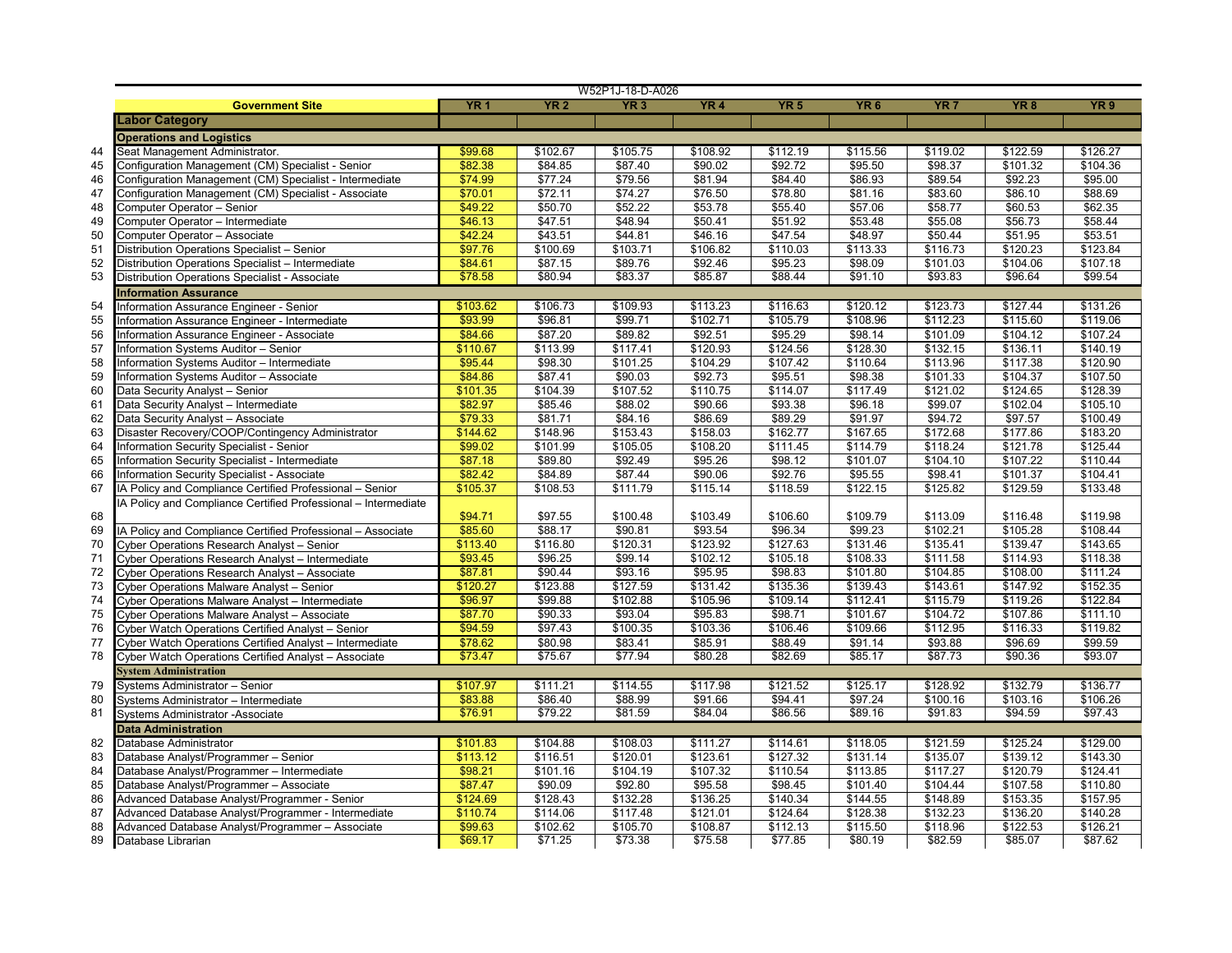|     |                                                                                |            |                 | W52P1J-18-D-A026 |                 |             |                 |                 |                 |                 |
|-----|--------------------------------------------------------------------------------|------------|-----------------|------------------|-----------------|-------------|-----------------|-----------------|-----------------|-----------------|
|     | <b>Government Site</b>                                                         | <b>YR1</b> | YR <sub>2</sub> | YR3              | YR <sub>4</sub> | <b>YR 5</b> | YR <sub>6</sub> | YR <sub>7</sub> | YR <sub>8</sub> | YR <sub>9</sub> |
|     | <b>Labor Category</b>                                                          |            |                 |                  |                 |             |                 |                 |                 |                 |
|     | <b>Data Warehousing</b>                                                        |            |                 |                  |                 |             |                 |                 |                 |                 |
| 90  | Data Warehousing Project Manager                                               | \$101.86   | \$104.92        | \$108.06         | \$111.31        | \$114.64    | \$118.08        | \$121.63        | \$125.27        | \$129.03        |
| 91  | Data Architect                                                                 | \$118.84   | \$122.41        | \$126.08         | \$129.86        | \$133.76    | \$137.77        | \$141.90        | \$146.16        | \$150.54        |
| 92  | Data Warehouse Analyst                                                         | \$67.42    | \$69.44         | \$71.53          | \$73.67         | \$75.88     | \$78.16         | \$80.50         | \$82.92         | \$85.41         |
| 93  | Data Warehousing Programmer                                                    | \$82.68    | \$85.16         | \$87.72          | \$90.35         | \$93.06     | \$95.85         | \$98.72         | \$101.69        | \$104.74        |
| 94  | Data Warehousing Administrator                                                 | \$115.25   | \$118.71        | \$122.27         | \$125.94        | \$129.71    | \$133.61        | \$137.61        | \$141.74        | \$146.00        |
|     | <b>Help Desk/End User Support</b>                                              |            |                 |                  |                 |             |                 |                 |                 |                 |
| 95  | <b>Help Desk Coordinator</b>                                                   | \$56.25    | \$57.94         | \$59.68          | \$61.47         | \$63.31     | \$65.21         | \$67.17         | \$69.18         | \$71.26         |
| 96  | Help Desk Support Service Specialist - Senior                                  | \$60.00    | \$61.80         | \$63.65          | \$65.56         | \$67.53     | \$69.56         | \$71.64         | \$73.79         | \$76.01         |
| 97  | Help Desk Support Service Specialist - Intermediate                            | \$49.29    | \$50.77         | \$52.29          | \$53.86         | \$55.48     | \$57.14         | \$58.85         | \$60.62         | \$62.44         |
| 98  | Help Desk Support Service Specialist - Associate                               | \$45.68    | \$47.05         | \$48.46          | \$49.92         | \$51.41     | \$52.96         | \$54.54         | \$56.18         | \$57.87         |
| 99  | PC Support Manager                                                             | \$78.20    | \$80.55         | \$82.96          | \$85.45         | \$88.01     | \$90.66         | \$93.37         | \$96.18         | \$99.06         |
| 100 | PC Systems Specialist                                                          | \$41.30    | \$42.54         | \$43.82          | \$45.13         | \$46.48     | \$47.88         | \$49.31         | \$50.79         | \$52.32         |
| 101 | PC Maintenance Technician                                                      | \$44.62    | \$45.96         | \$47.34          | \$48.76         | \$50.22     | \$51.73         | \$53.28         | \$54.88         | \$56.52         |
|     | <b>Internet/Web Operations</b>                                                 |            |                 |                  |                 |             |                 |                 |                 |                 |
| 102 | Web Project Manager                                                            | \$83.49    | \$85.99         | \$88.57          | \$91.23         | \$93.97     | \$96.79         | \$99.69         | \$102.68        | \$105.76        |
| 103 | Web Designer - Senior                                                          | \$84.55    | \$87.09         | \$89.70          | \$92.39         | \$95.16     | \$98.02         | \$100.96        | \$103.99        | \$107.11        |
| 104 | Web Designer - Intermediate                                                    | \$64.57    | \$66.51         | \$68.50          | \$70.56         | \$72.67     | \$74.85         | \$77.10         | \$79.41         | \$81.80         |
| 105 | Web Designer - Associate                                                       | \$58.77    | \$60.53         | \$62.35          | \$64.22         | \$66.15     | \$68.13         | \$70.17         | \$72.28         | \$74.45         |
| 106 | Web software Developer - Senior                                                | \$104.01   | \$107.13        | \$110.34         | \$113.65        | \$117.06    | \$120.58        | \$124.19        | \$127.92        | \$131.76        |
| 107 | Web software Developer - Intermediate                                          | \$79.84    | \$82.24         | \$84.70          | \$87.24         | \$89.86     | \$92.56         | \$95.33         | \$98.19         | \$101.14        |
| 108 | Web software Developer - Associate                                             | \$72.21    | \$74.38         | \$76.61          | \$78.91         | \$81.27     | \$83.71         | \$86.22         | \$88.81         | \$91.47         |
| 109 | Web Technical Administrator                                                    | \$89.88    | \$92.58         | \$95.35          | \$98.21         | \$101.16    | \$104.20        | \$107.32        | \$110.54        | \$113.86        |
| 110 | Web Content Administrator                                                      | \$76.52    | \$78.82         | \$81.18          | \$83.62         | \$86.12     | \$88.71         | \$91.37         | \$94.11         | \$96.93         |
|     | <b>Network Administration/Support</b>                                          |            |                 |                  |                 |             |                 |                 |                 |                 |
| 111 | Network Administrator - Senior                                                 | \$97.50    | \$100.43        | \$103.44         | \$106.54        | \$109.74    | \$113.03        | \$116.42        | \$119.91        | \$123.51        |
| 112 | Network Administrator - Intermediate                                           | \$67.45    | \$69.47         | \$71.56          | \$73.70         | \$75.92     | \$78.19         | \$80.54         | \$82.95         | \$85.44         |
| 113 | Network Administrator - Associate                                              | \$62.45    | \$64.32         | \$66.25          | \$68.24         | \$70.29     | \$72.40         | \$74.57         | \$76.81         | \$79.11         |
| 114 | Network Support Technician - Senior                                            | \$55.23    | \$56.89         | \$58.59          | \$60.35         | \$62.16     | \$64.03         | \$65.95         | \$67.93         | \$69.96         |
| 115 | Network Support Technician - Intermediate                                      | \$48.37    | \$49.82         | \$51.32          | \$52.86         | \$54.44     | \$56.07         | \$57.76         | \$59.49         | \$61.27         |
| 116 | Network Support Technician - Associate                                         | \$45.72    | \$47.09         | \$48.50          | \$49.96         | \$51.46     | \$53.00         | \$54.59         | \$56.23         | \$57.92         |
|     | <b>Documentation</b>                                                           |            |                 |                  |                 |             |                 |                 |                 |                 |
| 117 | Documentation Specialist - Senior                                              | \$65.56    | \$67.53         | \$69.55          | \$71.64         | \$73.79     | \$76.00         | \$78.28         | \$80.63         | \$83.05         |
| 118 |                                                                                | \$52.03    | \$53.59         | \$55.20          | \$56.85         | \$58.56     | \$60.32         | \$62.13         | \$63.99         | \$65.91         |
| 119 | Documentation Specialist - Intermediate<br>Documentation Specialist -Associate | \$47.61    | \$49.04         | \$50.51          | \$52.02         | \$53.59     | \$55.19         | \$56.85         | \$58.55         | \$60.31         |
| 120 | <b>Technical Editor</b>                                                        | \$67.29    | \$69.31         | \$71.39          | \$73.53         | \$75.74     | \$78.01         | \$80.35         | \$82.76         | \$85.24         |
| 121 | <b>CAD Specialist</b>                                                          | \$53.40    | \$55.00         | \$56.65          | \$58.35         | \$60.10     | \$61.91         | \$63.76         | \$65.68         | \$67.65         |
| 122 | <b>Graphics Specialist</b>                                                     | \$51.75    | \$53.30         | \$54.90          | \$56.55         | \$58.25     | \$59.99         | \$61.79         | \$63.65         | \$65.56         |
| 123 | Draftsman - Senior                                                             | \$59.40    | \$61.18         | \$63.02          | \$64.91         | \$66.86     | \$68.86         | \$70.93         | \$73.05         | \$75.25         |
| 124 | Draftsman - Intermediate                                                       | \$51.65    | \$53.20         | \$54.80          | \$56.44         | \$58.13     | \$59.88         | \$61.67         | \$63.52         | \$65.43         |
| 125 | Draftsman - Associate                                                          | \$48.01    | \$49.45         | \$50.93          | \$52.46         | \$54.04     | \$55.66         | \$57.33         | \$59.05         | \$60.82         |
|     |                                                                                |            |                 |                  |                 |             |                 |                 |                 |                 |
|     | <b>Enterprise Resource Planning (ERP)/Business Process</b>                     |            |                 |                  |                 |             |                 |                 |                 |                 |
| 126 | <b>Development</b><br><b>ERP Business Analyst - Senior</b>                     | \$92.46    | \$95.23         | \$98.09          | \$101.03        | \$104.06    | \$107.19        | \$110.40        | \$113.71        | \$117.13        |
| 127 | <b>ERP Business Analyst - Intermediate</b>                                     | \$78.83    | \$81.19         | \$83.63          | \$86.14         | \$88.72     | \$91.39         | \$94.13         | \$96.95         | \$99.86         |
| 128 | <b>ERP Business Analyst - Associate</b>                                        | \$71.54    | \$73.69         | \$75.90          | \$78.17         | \$80.52     | \$82.93         | \$85.42         | \$87.99         | \$90.62         |
| 129 | <b>Business Systems Analyst - Senior</b>                                       | \$80.55    | \$82.97         | \$85.46          | \$88.02         | \$90.66     | \$93.38         | \$96.18         | \$99.07         | \$102.04        |
| 130 | Business Systems Analyst - Intermediate                                        | \$68.68    | \$70.74         | \$72.86          | \$75.05         | \$77.30     | \$79.62         | \$82.01         | \$84.47         | \$87.00         |
|     | <b>Business Systems Analyst - Associate</b>                                    | \$63.12    | \$65.01         | \$66.96          | \$68.97         | \$71.04     | \$73.17         | \$75.37         | \$77.63         | \$79.96         |
| 131 |                                                                                |            |                 |                  |                 |             |                 |                 |                 |                 |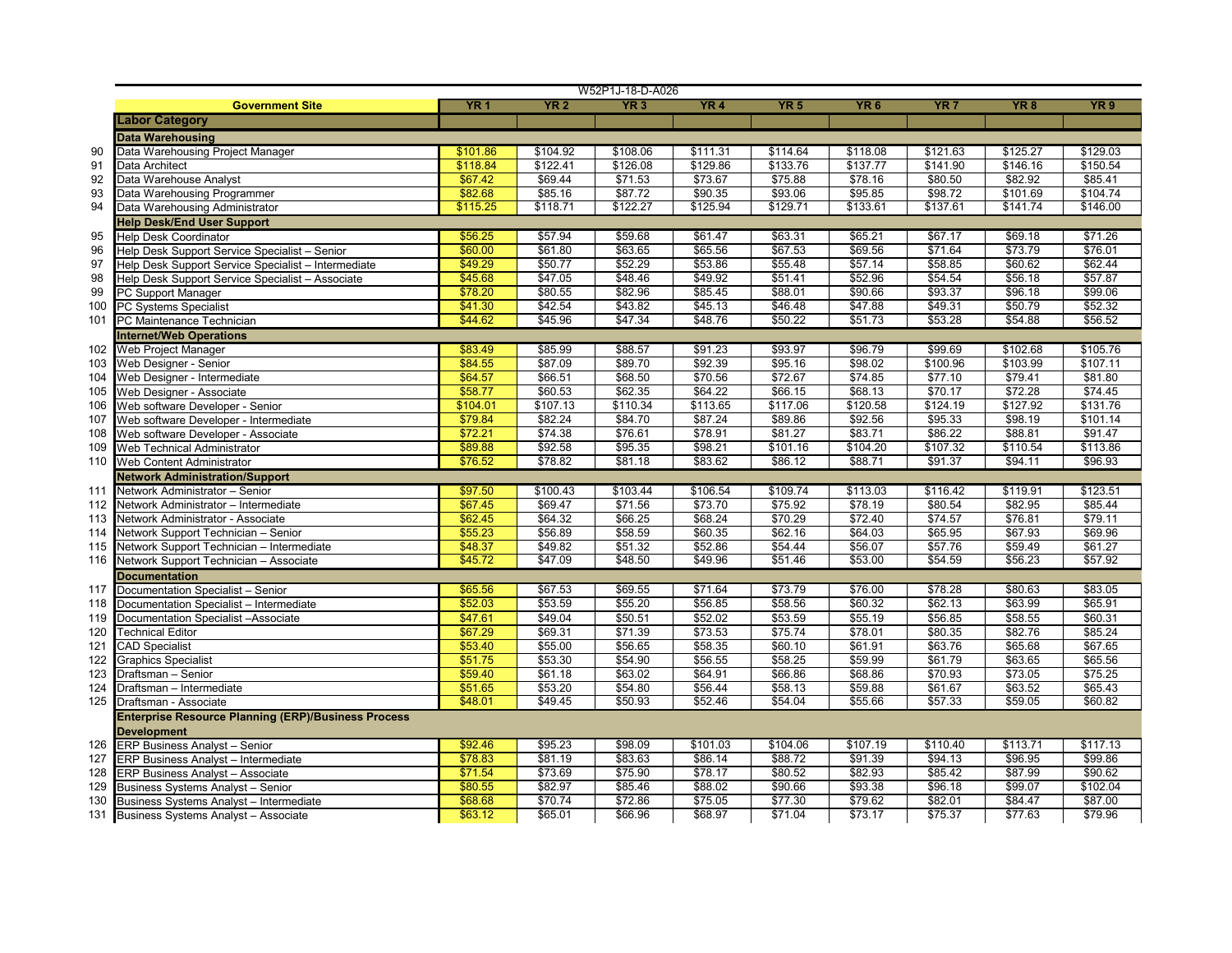|     | W52P1J-18-D-A026                                        |            |             |                 |                 |             |                 |                 |          |                 |  |  |  |
|-----|---------------------------------------------------------|------------|-------------|-----------------|-----------------|-------------|-----------------|-----------------|----------|-----------------|--|--|--|
|     | <b>Government Site</b>                                  | <b>YR1</b> | <b>YR 2</b> | YR <sub>3</sub> | YR <sub>4</sub> | <b>YR 5</b> | YR <sub>6</sub> | YR <sub>7</sub> | YR 8     | YR <sub>9</sub> |  |  |  |
|     | <b>Labor Category</b>                                   |            |             |                 |                 |             |                 |                 |          |                 |  |  |  |
|     | <b>IS Training</b>                                      |            |             |                 |                 |             |                 |                 |          |                 |  |  |  |
|     | 132 Information Systems Training Manager                | \$117.60   | \$121.13    | \$124.76        | \$128.50        | \$132.36    | \$136.33        | \$140.42        | \$144.63 | \$148.97        |  |  |  |
| 133 | Information Systems Training Specialist - Senior        | \$68.58    | \$70.64     | \$72.76         | \$74.94         | \$77.19     | \$79.50         | \$81.89         | \$84.34  | \$86.88         |  |  |  |
| 134 | Information Systems Training Specialist - Intermediate  | \$60.58    | \$62.40     | \$64.27         | \$66.20         | \$68.18     | \$70.23         | \$72.34         | \$74.51  | \$76.74         |  |  |  |
|     | 135 Information Systems Training Specialist - Associate | \$57.44    | \$59.16     | \$60.94         | \$62.77         | \$64.65     | \$66.59         | \$68.59         | \$70.64  | \$72.76         |  |  |  |
|     | 136 Instructor Technical Training - Senior              | \$61.64    | \$63.49     | \$65.39         | \$67.36         | \$69.38     | \$71.46         | \$73.60         | \$75.81  | \$78.08         |  |  |  |
| 137 | Instructor Technical Training - Intermediate            | \$58.69    | \$60.45     | \$62.26         | \$64.13         | \$66.06     | \$68.04         | \$70.08         | \$72.18  | \$74.35         |  |  |  |
|     | 138 Instructor Technical Training - Associate           | \$54.62    | \$56.26     | \$57.95         | \$59.68         | \$61.48     | \$63.32         | \$65.22         | \$67.18  | \$69.19         |  |  |  |
|     | <b>Audio Visual</b>                                     |            |             |                 |                 |             |                 |                 |          |                 |  |  |  |
|     | 139 Audio Visual Fabrication Engineer - Senior          | \$60.64    | \$62.46     | \$64.33         | \$66.26         | \$68.25     | \$70.30         | \$72.41         | \$74.58  | \$76.82         |  |  |  |
|     | 140 Audio Visual Fabrication Engineer - Intermediate    | \$50.82    | \$52.34     | \$53.91         | \$55.53         | \$57.20     | \$58.91         | \$60.68         | \$62.50  | \$64.38         |  |  |  |
| 141 | Audio Visual Fabrication Engineer - Associate           | \$48.29    | \$49.74     | \$51.23         | \$52.77         | \$54.35     | \$55.98         | \$57.66         | \$59.39  | \$61.17         |  |  |  |
|     | 142 Audio Visual Programmer - Senior                    | \$89.66    | \$92.35     | \$95.12         | \$97.97         | \$100.91    | \$103.94        | \$107.06        | \$110.27 | \$113.58        |  |  |  |
|     | 143 Audio Visual Programmer - Intermediate              | \$76.81    | \$79.11     | \$81.49         | \$83.93         | \$86.45     | \$89.04         | \$91.72         | \$94.47  | \$97.30         |  |  |  |
|     | 144 Audio Visual Programmer - Associate                 | \$67.47    | \$69.49     | \$71.58         | \$73.73         | \$75.94     | \$78.22         | \$80.56         | \$82.98  | \$85.47         |  |  |  |
|     |                                                         |            |             |                 |                 |             |                 |                 |          |                 |  |  |  |

| Ratesl                                      | <b>YR</b> | YR 2   | YR3    | YR.    | YR 5   | YR <sub>6</sub> | YR '   | YR <sub>8</sub> | YR 9   |
|---------------------------------------------|-----------|--------|--------|--------|--------|-----------------|--------|-----------------|--------|
| <b>ODCs</b>                                 |           |        |        |        |        |                 |        |                 |        |
| <b>IODC-Fixed Price (Estimated)</b>         | 12.64%    | 12.64% | 12.64% | 12.64% | 12.64% | 12.64%          | 12.64% | 12.64%          | 12.64% |
| CHESS Contract Source Equipment (Estimated) | 12.64%    | 12.64% | 12.64% | 12.64% | 12.64% | 12.64%          | 12.64% | 12.64%          | 12.64% |
| <b>ESI Source Software (Estimated)</b>      | 12.64%    | 12.64% | 12.64% | 12.64% | 12.64% | 12.64%          | 12.64% | 12.64%          | 12.64% |
|                                             |           |        |        |        |        |                 |        |                 |        |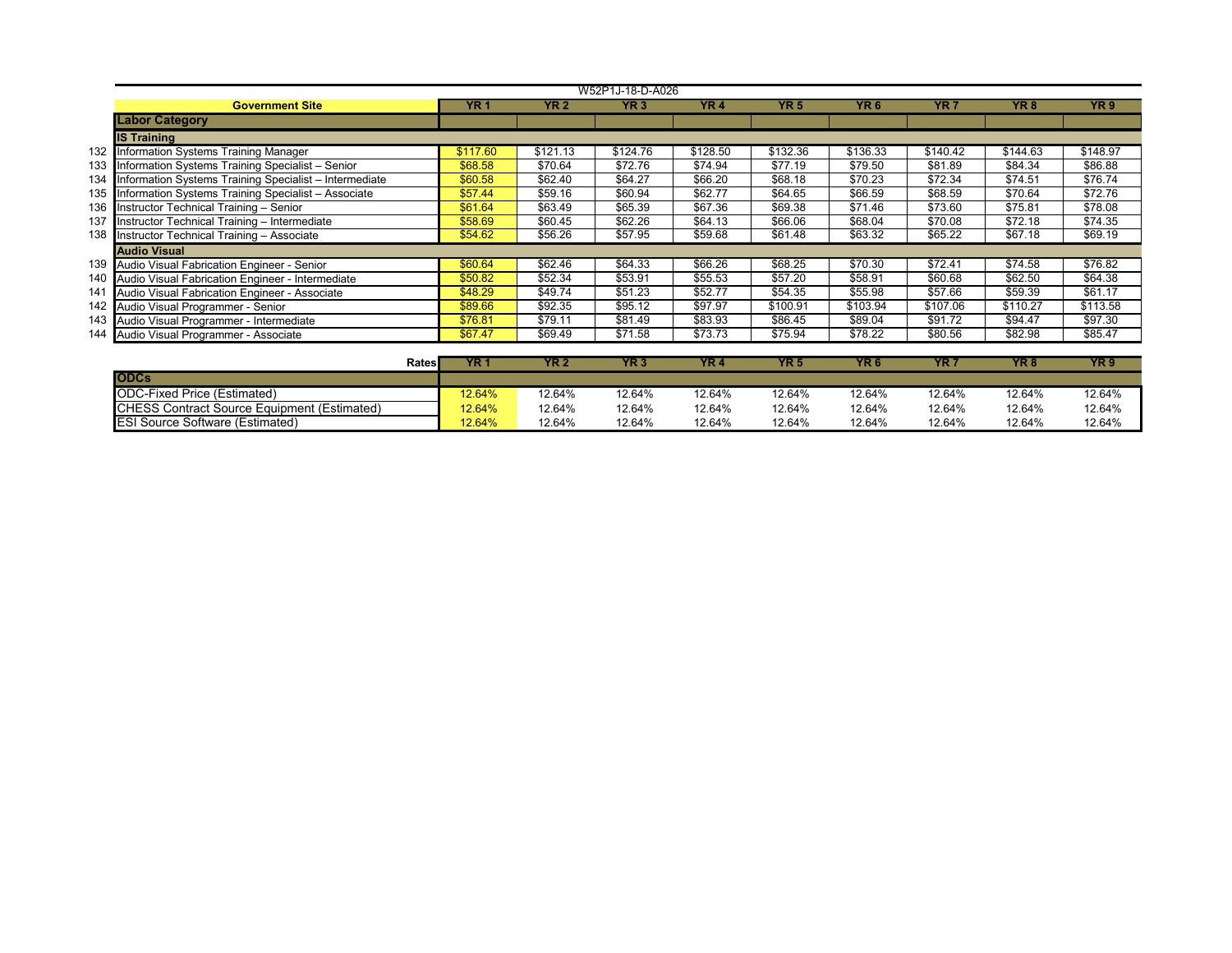| <b>Government Site</b>                                                                    | YR4      | YR <sub>5</sub> | YR <sub>6</sub> | YR <sub>7</sub> | YR <sub>8</sub> | YR <sub>9</sub> |
|-------------------------------------------------------------------------------------------|----------|-----------------|-----------------|-----------------|-----------------|-----------------|
| <b>Labor Category</b>                                                                     |          |                 |                 |                 |                 |                 |
| <b>Artificial Intelligence (AI)</b>                                                       |          |                 |                 |                 |                 |                 |
| Artificial Intelligence (AI) Engineer - Intermediate                                      | \$137.57 | \$141.70        | \$145.95        | \$150.33        | \$154.84        | \$159.48        |
| Machine Learning Engineer - Intermediate                                                  | \$140.90 | \$145.13        | \$149.48        | \$153.97        | \$158.58        | \$163.34        |
| Machine Learning (Data) Scientist - Senior                                                | \$194.55 | \$200.39        | \$206.40        | \$212.59        | \$218.97        | \$225.54        |
| <b>Cloud Services</b>                                                                     |          |                 |                 |                 |                 |                 |
| Cloud Architect- Intermediate                                                             | \$145.07 | \$149.42        | \$153.90        | \$158.52        | \$163.28        | \$168.18        |
| Cloud Developer - Associate                                                               | \$133.39 | \$137.39        | \$141.51        | \$145.76        | \$150.13        | \$154.64        |
| Cloud DevOps Engineer- Intermediate                                                       | \$124.27 | \$128.00        | \$131.84        | \$135.79        | \$139.87        | \$144.06        |
| Cloud Engineer - Intermediate                                                             | \$133.39 | \$137.39        | \$141.51        | \$145.76        | \$150.13        | \$154.64        |
| Cloud Engineer - Senior                                                                   | \$151.50 | \$156.05        | \$160.73        | \$165.55        | \$170.51        | \$175.63        |
| Cloud Network Engineer - Intermeiate                                                      | \$145.07 | \$149.42        | \$153.90        | \$158.52        | \$163.28        | \$168.18        |
| Cloud Security Engineer - Intermediate                                                    | \$98.22  | \$101.17        | \$104.20        | \$107.33        | \$110.55        | \$113.86        |
| Platform Engineer - Intermediate                                                          | \$113.49 | \$116.89        | \$120.40        | \$124.01        | \$127.73        | \$131.57        |
| Test Engineer - Intermediate                                                              | \$92.33  | \$95.10         | \$97.95         | \$100.89        | \$103.92        | \$107.04        |
| User Interface, User Experience (UI/UX) Designer - Associate                              | \$101.50 | \$104.55        | \$107.68        | \$110.91        | \$114.24        | \$117.67        |
| <b>Cybersecurity Services</b>                                                             |          |                 |                 |                 |                 |                 |
| Cyber Security Architect - Intermediate                                                   | \$145.07 | \$149.42        | \$153.90        | \$158.52        | \$163.28        | \$168.18        |
| <b>Data Services</b>                                                                      |          |                 |                 |                 |                 |                 |
| Data Architect - Senior                                                                   | \$149.45 | \$153.93        | \$158.55        | \$163.31        | \$168.21        | \$173.25        |
| Data Engineer - Intermediate                                                              | \$126.01 | \$129.79        | \$133.68        | \$137.69        | \$141.83        | \$146.08        |
| Data Labeler - Intermediate                                                               | \$104.00 | \$107.12        | \$110.33        | \$113.64        | \$117.05        | \$120.56        |
| Data Scientist - Senior                                                                   | \$151.08 | \$155.61        | \$160.28        | \$165.09        | \$170.04        | \$175.14        |
| Operations Research and Systems Analyst (ORSA) - Intermediate                             | \$90.82  | \$93.54         | \$96.35         | \$99.24         | \$102.22        | \$105.29        |
| <b>Application Systems</b>                                                                |          |                 |                 |                 |                 |                 |
| Continuous Integration, Continuous Delivery or Deployment (CI/CD) Engineer - Intermediate | \$118.38 | \$121.93        | \$125.59        | \$129.36        | \$133.24        | \$137.23        |
| DevOps Engineer - Intermediate                                                            | \$124.27 | \$128.00        | \$131.84        | \$135.79        | \$139.87        | \$144.06        |
| Full Stack Developer - Associate                                                          | \$108.76 | \$112.02        | \$115.38        | \$118.84        | \$122.41        | \$126.08        |
| DevSecOps Engineer - Intermediate                                                         | \$124.27 | \$128.00        | \$131.84        | \$135.79        | \$139.87        | \$144.06        |
| <b>Information Technology Services</b>                                                    |          |                 |                 |                 |                 |                 |
| Telecommunications Specialist - Senior                                                    | \$124.99 | \$128.74        | \$132.60        | \$136.58        | \$140.68        | \$144.90        |
| Telecommunications Specialist - Intermediate                                              | \$101.90 | \$104.96        | \$108.11        | \$111.35        | \$114.69        | \$118.13        |
| Telecommunications Specialist - Associate                                                 | \$92.92  | \$95.71         | \$98.58         | \$101.54        | \$104.58        | \$107.72        |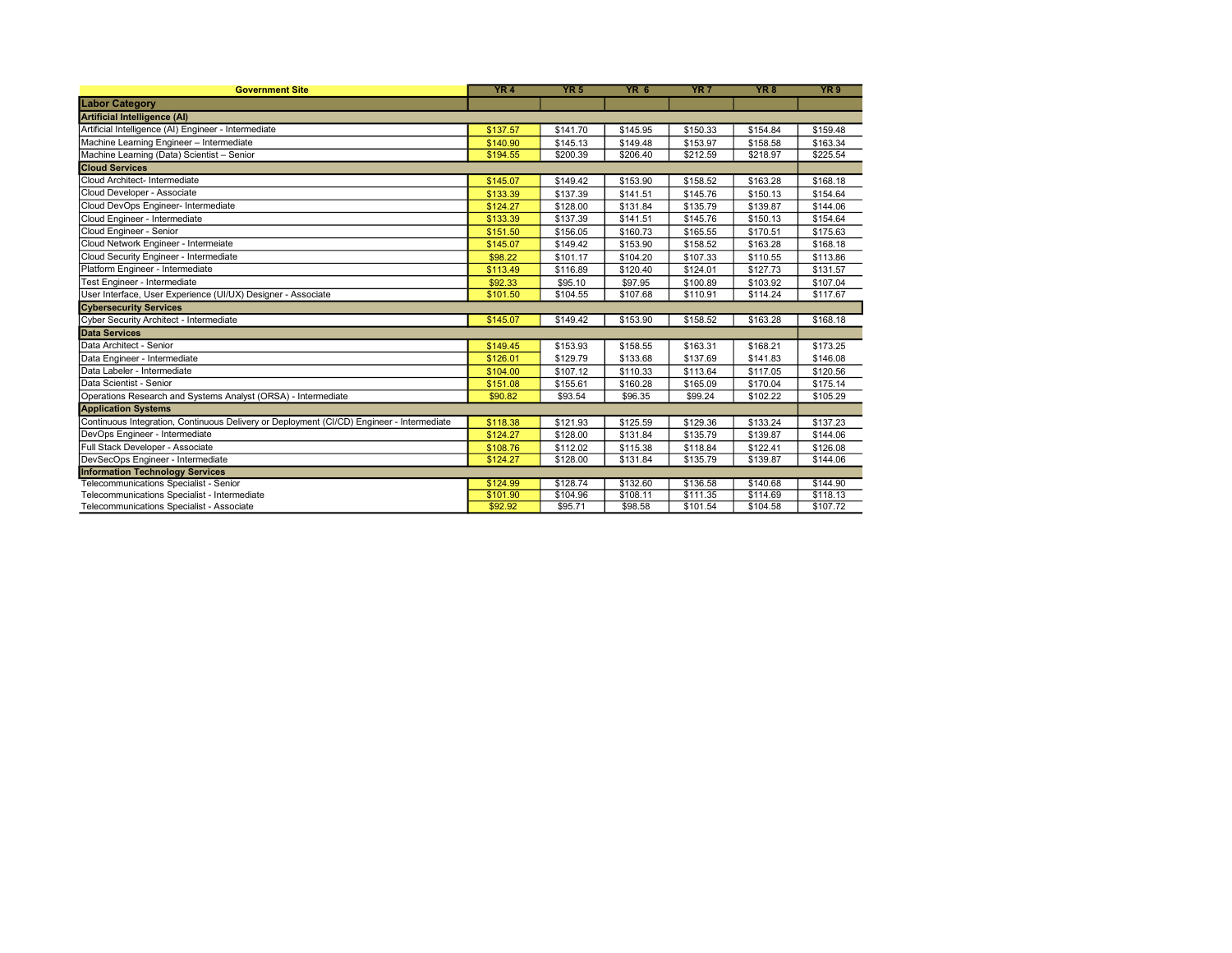|                |                                             |            |             | W52P1J-18-D-A026 |            |                 |                 |                 |                 |                 |
|----------------|---------------------------------------------|------------|-------------|------------------|------------|-----------------|-----------------|-----------------|-----------------|-----------------|
|                | <b>Contractor Site</b>                      | <b>YR1</b> | <b>YR 2</b> | YR3              | <b>YR4</b> | YR <sub>5</sub> | YR <sub>6</sub> | YR <sub>7</sub> | YR <sub>8</sub> | YR <sub>9</sub> |
|                | Labor Category                              |            |             |                  |            |                 |                 |                 |                 |                 |
|                | <b>Program Management</b>                   |            |             |                  |            |                 |                 |                 |                 |                 |
| $\overline{1}$ | Program Manager - Senior                    | \$109.92   | \$113.22    | \$116.61         | \$120.11   | \$123.72        | \$127.43        | \$131.25        | \$135.19        | \$139.24        |
| $\overline{2}$ | Program Manager - Intermediate              | \$73.10    | \$75.29     | \$77.55          | \$79.88    | \$82.27         | \$84.74         | \$87.29         | \$89.90         | \$92.60         |
| 3              | Program Manager - Associate                 | \$60.89    | \$62.72     | \$64.60          | \$66.54    | \$68.53         | \$70.59         | \$72.71         | \$74.89         | \$77.13         |
|                | <b>Project Management</b>                   |            |             |                  |            |                 |                 |                 |                 |                 |
| $\overline{4}$ | Project Manager - Senior                    | \$109.92   | \$113.22    | \$116.61         | \$120.11   | \$123.72        | \$127.43        | \$131.25        | \$135.19        | \$139.24        |
| $\sqrt{5}$     | Project Manager - Intermediate              | \$75.50    | \$77.77     | \$80.10          | \$82.50    | \$84.98         | \$87.53         | \$90.15         | \$92.86         | \$95.64         |
| 6              | Project Manager - Associate                 | \$58.11    | \$59.85     | \$61.65          | \$63.50    | \$65.40         | \$67.37         | \$69.39         | \$71.47         | \$73.61         |
| $\overline{7}$ | <b>Enterprise Architect</b>                 | \$124.62   | \$128.36    | \$132.21         | \$136.18   | \$140.26        | \$144.47        | \$148.80        | \$153.27        | \$157.86        |
| 8              | <b>Business Analyst -- Functional</b>       | \$61.19    | \$63.03     | \$64.92          | \$66.86    | \$68.87         | \$70.94         | \$73.06         | \$75.26         | \$77.51         |
| 9              | <b>Business Analyst -- Technical</b>        | \$55.62    | \$57.29     | \$59.01          | \$60.78    | \$62.60         | \$64.48         | \$66.41         | \$68.41         | \$70.46         |
| 10             | <b>Project Administrator</b>                | \$54.87    | \$56.52     | \$58.21          | \$59.96    | \$61.76         | \$63.61         | \$65.52         | \$67.48         | \$69.51         |
| 11             | Project Administrator - Associate           | \$37.46    | \$38.58     | \$39.74          | \$40.93    | \$42.16         | \$43.43         | \$44.73         | \$46.07         | \$47.45         |
| 12             | Facility Staff Support - Senior             | \$52.91    | \$54.50     | \$56.13          | \$57.82    | \$59.55         | \$61.34         | \$63.18         | \$65.07         | \$67.02         |
| 13             | Facility Staff Support - Intermediate       | \$47.88    | \$49.32     | \$50.80          | \$52.32    | \$53.89         | \$55.51         | \$57.17         | \$58.89         | \$60.65         |
| 14             | Facility Staff Support - Associate          | \$46.83    | \$48.23     | \$49.68          | \$51.17    | \$52.71         | \$54.29         | \$55.92         | \$57.59         | \$59.32         |
|                | <b>Quality Assurance</b>                    |            |             |                  |            |                 |                 |                 |                 |                 |
| 15             | Quality Assurance Manager- Senior           | \$102.62   | \$105.70    | \$108.87         | \$112.14   | \$115.50        | \$118.96        | \$122.53        | \$126.21        | \$130.00        |
| 16             | Quality Assurance Analyst - Intermediate    | \$89.86    | \$92.56     | \$95.33          | \$98.19    | \$101.14        | \$104.17        | \$107.30        | \$110.52        | \$113.83        |
| 17             | Quality Assurance Analyst - Associate       | \$84.72    | \$87.26     | \$89.88          | \$92.58    | \$95.35         | \$98.21         | \$101.16        | \$104.19        | \$107.32        |
|                | <b>IT Systems Architecture</b>              |            |             |                  |            |                 |                 |                 |                 |                 |
| 18             | <b>Chief Enterprise Architect</b>           | \$142.07   | \$146.33    | \$150.72         | \$155.24   | \$159.90        | \$164.70        | \$169.64        | \$174.73        | \$179.97        |
| 19             | <b>Lead Enterprise Architect</b>            | \$123.58   | \$127.29    | \$131.11         | \$135.04   | \$139.09        | \$143.26        | \$147.56        | \$151.99        | \$156.55        |
| 20             | Senior IT Systems Solution Architect        | \$125.78   | \$129.55    | \$133.44         | \$137.44   | \$141.57        | \$145.81        | \$150.19        | \$154.69        | \$159.33        |
| 21             | Client/Server Network Architect             | \$116.14   | \$119.62    | \$123.21         | \$126.91   | \$130.72        | \$134.64        | \$138.68        | \$142.84        | \$147.12        |
| 22             | Software Architect                          | \$110.76   | \$114.08    | \$117.51         | \$121.03   | \$124.66        | \$128.40        | \$132.25        | \$136.22        | \$140.31        |
| 23             | Systems Engineer - Senior                   | \$114.04   | \$117.46    | \$120.99         | \$124.61   | \$128.35        | \$132.20        | \$136.17        | \$140.25        | \$144.46        |
| 24             | Systems Engineer - Intermediate             | \$95.25    | \$98.11     | \$101.05         | \$104.08   | \$107.20        | \$110.42        | \$113.73        | \$117.15        | \$120.66        |
| 25             | Systems Engineer - Associate                | \$83.71    | \$86.22     | \$88.81          | \$91.47    | \$94.22         | \$97.04         | \$99.95         | \$102.95        | \$106.04        |
| 26             | Network Engineer - Senior                   | \$110.13   | \$113.43    | \$116.84         | \$120.34   | \$123.95        | \$127.67        | \$131.50        | \$135.45        | \$139.51        |
| 27             | Network Engineer - Intermediate             | \$93.29    | \$96.09     | \$98.97          | \$101.94   | \$105.00        | \$108.15        | \$111.39        | \$114.73        | \$118.18        |
| 28             | Network Engineer - Associate                | \$86.81    | \$89.41     | \$92.10          | \$94.86    | \$97.71         | \$100.64        | \$103.66        | \$106.77        | \$109.97        |
| 29             | Managed System Engineer - Senior            | \$140.46   | \$144.67    | \$149.01         | \$153.48   | \$158.09        | \$162.83        | \$167.72        | \$172.75        | \$177.93        |
| 30             | Managed Systems Engineer - Intermediate     | \$105.60   | \$108.77    | \$112.03         | \$115.39   | \$118.85        | \$122.42        | \$126.09        | \$129.87        | \$133.77        |
| 31             | Managed Systems Engineer - Associate        | \$97.13    | \$100.04    | \$103.05         | \$106.14   | \$109.32        | \$112.60        | \$115.98        | \$119.46        | \$123.04        |
|                | <b>Application Systems</b>                  |            |             |                  |            |                 |                 |                 |                 |                 |
| 32             | Applications Systems Analyst - Senior       | \$96.31    | \$99.20     | \$102.18         | \$105.24   | \$108.40        | \$111.65        | \$115.00        | \$118.45        | \$122.00        |
| 33             | Applications Systems Analyst - Intermediate | \$81.95    | \$84.41     | \$86.94          | \$89.55    | \$92.24         | \$95.00         | \$97.85         | \$100.79        | \$103.81        |
| 34             | Applications Systems Analyst - Associate    | \$75.47    | \$77.73     | \$80.07          | \$82.47    | \$84.94         | \$87.49         | \$90.12         | \$92.82         | \$95.60         |
| 35             | Software Engineer - Senior                  | \$114.54   | \$117.98    | \$121.52         | \$125.16   | \$128.92        | \$132.78        | \$136.77        | \$140.87        | \$145.10        |
| 36             | Software Engineer - Intermediate            | \$88.10    | \$90.74     | \$93.47          | \$96.27    | \$99.16         | \$102.13        | \$105.20        | \$108.35        | \$111.60        |
| 37             | Software Engineer - Associate               | \$79.04    | \$81.41     | \$83.85          | \$86.37    | \$88.96         | \$91.63         | \$94.38         | \$97.21         | \$100.13        |
| 38             | Applications Programmer - Senior            | \$97.93    | \$100.87    | \$103.89         | \$107.01   | \$110.22        | \$113.53        | \$116.93        | \$120.44        | \$124.05        |
| 39             | Applications Programmer - Intermediate      | \$88.10    | \$90.74     | \$93.47          | \$96.27    | \$99.16         | \$102.13        | \$105.20        | \$108.35        | \$111.60        |
| 40             | Applications Programmer - Associate         | \$79.04    | \$81.41     | \$83.85          | \$86.37    | \$88.96         | \$91.63         | \$94.38         | \$97.21         | \$100.13        |
| 41             | IT Certified Professional - Senior          | \$108.06   | \$111.30    | \$114.64         | \$118.08   | \$121.62        | \$125.27        | \$129.03        | \$132.90        | \$136.89        |
| 42             | IT Certified Professional -Intermediate     | \$97.06    | \$99.97     | \$102.97         | \$106.06   | \$109.24        | \$112.52        | \$115.89        | \$119.37        | \$122.95        |
| 43             | IT Certified Professional - Associate       | \$87.56    | \$90.19     | \$92.89          | \$95.68    | \$98.55         | \$101.51        | \$104.55        | \$107.69        | \$110.92        |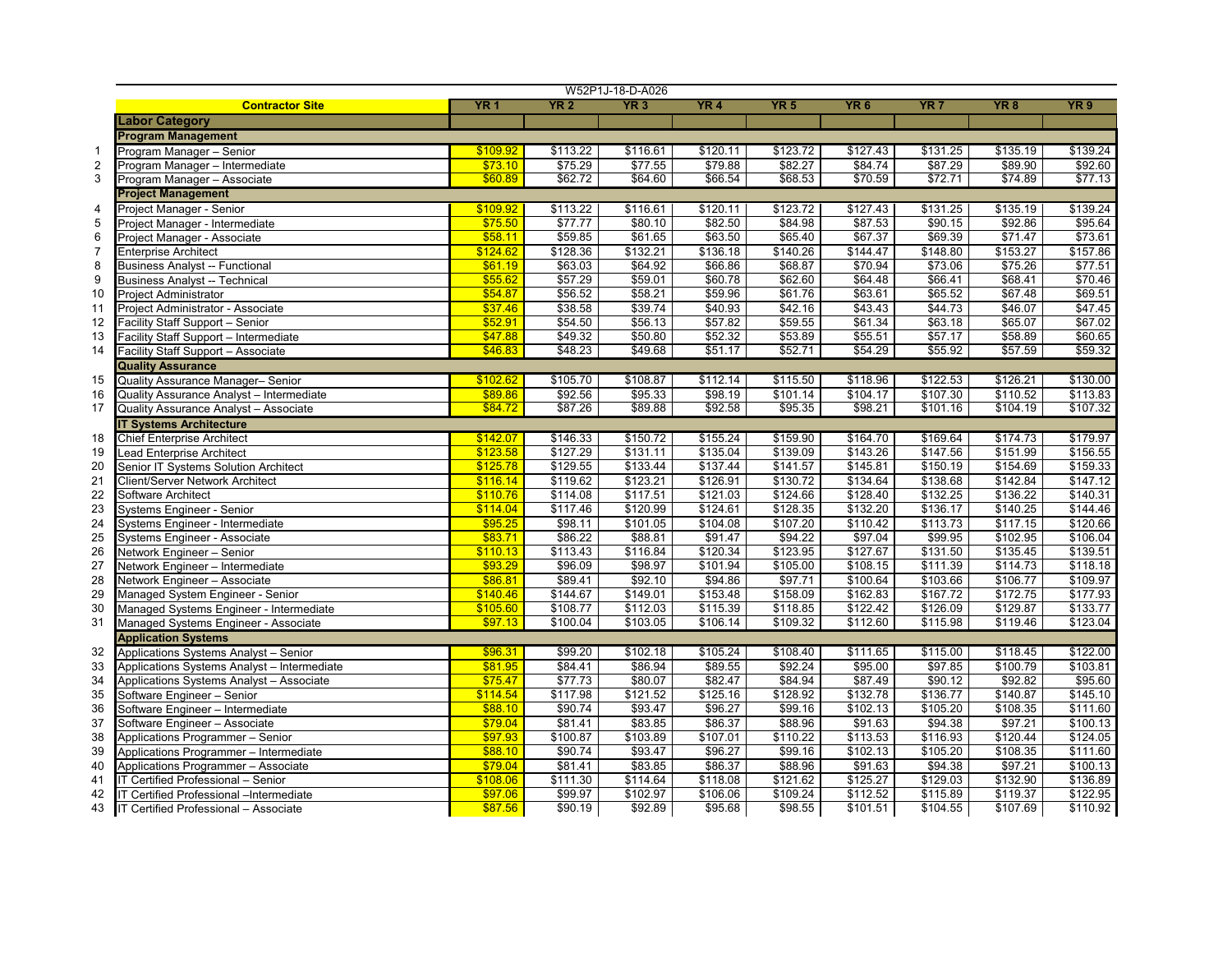|    |                                                                |            |                 | W52P1J-18-D-A026 |          |                 |                 |                 |                 |                 |
|----|----------------------------------------------------------------|------------|-----------------|------------------|----------|-----------------|-----------------|-----------------|-----------------|-----------------|
|    | <b>Contractor Site</b>                                         | <b>YR1</b> | YR <sub>2</sub> | YR <sub>3</sub>  | YR4      | YR <sub>5</sub> | YR <sub>6</sub> | YR <sub>7</sub> | YR <sub>8</sub> | YR <sub>9</sub> |
|    | <b>Labor Category</b>                                          |            |                 |                  |          |                 |                 |                 |                 |                 |
|    | <b>Operations and Logistics</b>                                |            |                 |                  |          |                 |                 |                 |                 |                 |
| 44 | Seat Management Administrator.                                 | \$103.83   | \$106.94        | \$110.15         | \$113.46 | \$116.86        | \$120.37        | \$123.98        | \$127.70        | \$131.53        |
| 45 | Configuration Management (CM) Specialist - Senior              | \$85.81    | \$88.38         | \$91.04          | \$93.77  | \$96.58         | \$99.48         | \$102.46        | \$105.54        | \$108.70        |
| 46 | Configuration Management (CM) Specialist - Intermediate        | \$78.11    | \$80.45         | \$82.87          | \$85.35  | \$87.91         | \$90.55         | \$93.27         | \$96.07         | \$98.95         |
| 47 | Configuration Management (CM) Specialist - Associate           | \$72.93    | \$75.12         | \$77.37          | \$79.69  | \$82.08         | \$84.55         | \$87.08         | \$89.69         | \$92.39         |
| 48 | Computer Operator - Senior                                     | \$51.27    | \$52.81         | \$54.39          | \$56.02  | \$57.70         | \$59.44         | \$61.22         | \$63.06         | \$64.95         |
| 49 | Computer Operator - Intermediate                               | \$48.05    | \$49.49         | \$50.98          | \$52.51  | \$54.08         | \$55.70         | \$57.37         | \$59.10         | \$60.87         |
| 50 | Computer Operator - Associate                                  | \$44.00    | \$45.32         | \$46.68          | \$48.08  | \$49.52         | \$51.01         | \$52.54         | \$54.11         | \$55.74         |
| 51 | Distribution Operations Specialist - Senior                    | \$101.83   | \$104.88        | \$108.03         | \$111.27 | \$114.61        | \$118.05        | \$121.59        | \$125.24        | \$129.00        |
| 52 | Distribution Operations Specialist - Intermediate              | \$88.14    | \$90.78         | \$93.51          | \$96.31  | \$99.20         | \$102.18        | \$105.24        | \$108.40        | \$111.65        |
| 53 | Distribution Operations Specialist - Associate                 | \$81.85    | \$84.31         | \$86.83          | \$89.44  | \$92.12         | \$94.89         | \$97.73         | \$100.67        | \$103.69        |
|    | <b>Information Assurance</b>                                   |            |                 |                  |          |                 |                 |                 |                 |                 |
| 54 | Information Assurance Engineer - Senior                        | \$107.94   | \$111.18        | \$114.51         | \$117.95 | \$121.49        | \$125.13        | \$128.89        | \$132.75        | \$136.74        |
| 55 | Information Assurance Engineer - Intermediate                  | \$97.91    | \$100.85        | \$103.87         | \$106.99 | \$110.20        | \$113.50        | \$116.91        | \$120.42        | \$124.03        |
| 56 | Information Assurance Engineer - Associate                     | \$88.19    | \$90.84         | \$93.56          | \$96.37  | \$99.26         | \$102.24        | \$105.30        | \$108.46        | \$111.72        |
| 57 | Information Systems Auditor - Senior                           | \$115.28   | \$118.74        | \$122.30         | \$125.97 | \$129.75        | \$133.64        | \$137.65        | \$141.78        | \$146.03        |
| 58 | Information Systems Auditor - Intermediate                     | \$99.42    | \$102.40        | \$105.47         | \$108.64 | \$111.90        | \$115.26        | \$118.71        | \$122.27        | \$125.94        |
| 59 | Information Systems Auditor - Associate                        | \$88.40    | \$91.05         | \$93.78          | \$96.60  | \$99.49         | \$102.48        | \$105.55        | \$108.72        | \$111.98        |
| 60 | Data Security Analyst - Senior                                 | \$105.57   | \$108.74        | \$112.00         | \$115.36 | \$118.82        | \$122.38        | \$126.06        | \$129.84        | \$133.73        |
| 61 | Data Security Analyst - Intermediate                           | \$86.43    | \$89.02         | \$91.69          | \$94.44  | \$97.28         | \$100.20        | \$103.20        | \$106.30        | \$109.49        |
| 62 | Data Security Analyst - Associate                              | \$82.64    | \$85.12         | \$87.67          | \$90.30  | \$93.01         | \$95.80         | \$98.68         | \$101.64        | \$104.69        |
| 63 | Disaster Recovery/COOP/Contingency Administrator               | \$150.65   | \$155.17        | \$159.82         | \$164.62 | \$169.56        | \$174.64        | \$179.88        | \$185.28        | \$190.84        |
| 64 | Information Security Specialist - Senior                       | \$103.15   | \$106.24        | \$109.43         | \$112.71 | \$116.10        | \$119.58        | \$123.17        | \$126.86        | \$130.67        |
| 65 | Information Security Specialist - Intermediate                 | \$90.81    | \$93.53         | \$96.34          | \$99.23  | \$102.21        | \$105.27        | \$108.43        | \$111.68        | \$115.04        |
| 66 | Information Security Specialist - Associate                    | \$85.85    | \$88.43         | \$91.08          | \$93.81  | \$96.62         | \$99.52         | \$102.51        | \$105.58        | \$108.75        |
| 67 | IA Policy and Compliance Certified Professional - Senior       | \$109.76   | \$113.05        | \$116.44         | \$119.94 | \$123.54        | \$127.24        | \$131.06        | \$134.99        | \$139.04        |
|    | IA Policy and Compliance Certified Professional - Intermediate |            |                 |                  |          |                 |                 |                 |                 |                 |
| 68 |                                                                | \$98.66    | \$101.62        | \$104.67         | \$107.81 | \$111.04        | \$114.37        | \$117.81        | \$121.34        | \$124.98        |
| 69 | IA Policy and Compliance Certified Professional - Associate    | \$89.17    | \$91.85         | \$94.60          | \$97.44  | \$100.36        | \$103.37        | \$106.47        | \$109.67        | \$112.96        |
| 70 | Cyber Operations Research Analyst – Senior                     | \$118.12   | \$121.66        | \$125.31         | \$129.07 | \$132.95        | \$136.93        | \$141.04        | \$145.27        | \$149.63        |
| 71 | Cyber Operations Research Analyst - Intermediate               | \$97.34    | \$100.26        | \$103.27         | \$106.37 | \$109.56        | \$112.84        | \$116.23        | \$119.72        | \$123.31        |
| 72 | Cyber Operations Research Analyst - Associate                  | \$91.47    | \$94.21         | \$97.04          | \$99.95  | \$102.95        | \$106.04        | \$109.22        | \$112.50        | \$115.87        |
| 73 | Cyber Operations Malware Analyst - Senior                      | \$125.28   | \$129.04        | \$132.91         | \$136.90 | \$141.00        | \$145.23        | \$149.59        | \$154.08        | \$158.70        |
| 74 | Cyber Operations Malware Analyst - Intermediate                | \$101.01   | \$104.04        | \$107.16         | \$110.38 | \$113.69        | \$117.10        | \$120.61        | \$124.23        | \$127.96        |
| 75 | Cyber Operations Malware Analyst - Associate                   | \$91.35    | \$94.09         | \$96.91          | \$99.82  | \$102.82        | \$105.90        | \$109.08        | \$112.35        | \$115.72        |
| 76 | Cyber Watch Operations Certified Analyst - Senior              | \$98.53    | \$101.49        | \$104.53         | \$107.67 | \$110.90        | \$114.22        | \$117.65        | \$121.18        | \$124.81        |
| 77 | Cyber Watch Operations Certified Analyst - Intermediate        | \$81.90    | \$84.36         | \$86.89          | \$89.49  | \$92.18         | \$94.94         | \$97.79         | \$100.73        | \$103.75        |
| 78 | Cyber Watch Operations Certified Analyst - Associate           | \$76.53    | \$78.83         | \$81.19          | \$83.63  | \$86.14         | \$88.72         | \$91.38         | \$94.12         | \$96.95         |
|    | <b>System Administration</b>                                   |            |                 |                  |          |                 |                 |                 |                 |                 |
| 79 | Systems Administrator - Senior                                 | \$112.47   | \$115.84        | \$119.32         | \$122.90 | \$126.59        | \$130.38        | \$134.30        | \$138.32        | \$142.47        |
| 80 | Systems Administrator - Intermediate                           | \$87.38    | \$90.00         | \$92.70          | \$95.48  | \$98.35         | \$101.30        | \$104.34        | \$107.47        | \$110.69        |
| 81 | Systems Administrator - Associate                              | \$80.11    | \$82.51         | \$84.99          | \$87.54  | \$90.16         | \$92.87         | \$95.66         | \$98.53         | \$101.48        |
|    | <b>Data Administration</b>                                     |            |                 |                  |          |                 |                 |                 |                 |                 |
| 82 | Database Administrator                                         | \$106.07   | \$109.25        | \$112.53         | \$115.91 | \$119.38        | \$122.96        | \$126.65        | \$130.45        | \$134.37        |
| 83 | Database Analyst/Programmer - Senior                           | \$117.83   | \$121.36        | \$125.01         | \$128.76 | \$132.62        | \$136.60        | \$140.70        | \$144.92        | \$149.26        |
| 84 | Database Analyst/Programmer - Intermediate                     | \$102.30   | \$105.37        | \$108.53         | \$111.79 | \$115.14        | \$118.59        | \$122.15        | \$125.82        | \$129.59        |
| 85 | Database Analyst/Programmer - Associate                        | \$91.11    | \$93.84         | \$96.66          | \$99.56  | \$102.55        | \$105.62        | \$108.79        | \$112.05        | \$115.42        |
| 86 | Advanced Database Analyst/Programmer - Senior                  | \$129.89   | \$133.79        | \$137.80         | \$141.93 | \$146.19        | \$150.58        | \$155.10        | \$159.75        | \$164.54        |
| 87 | Advanced Database Analyst/Programmer - Intermediate            | \$115.35   | \$118.81        | \$122.37         | \$126.05 | \$129.83        | \$133.72        | \$137.73        | \$141.87        | \$146.12        |
| 88 | Advanced Database Analyst/Programmer - Associate               | \$103.78   | \$106.89        | \$110.10         | \$113.40 | \$116.81        | \$120.31        | \$123.92        | \$127.64        | \$131.47        |
| 89 | Database Librarian                                             | \$72.05    | \$74.21         | \$76.44          | \$78.73  | \$81.09         | \$83.53         | \$86.03         | \$88.61         | \$91.27         |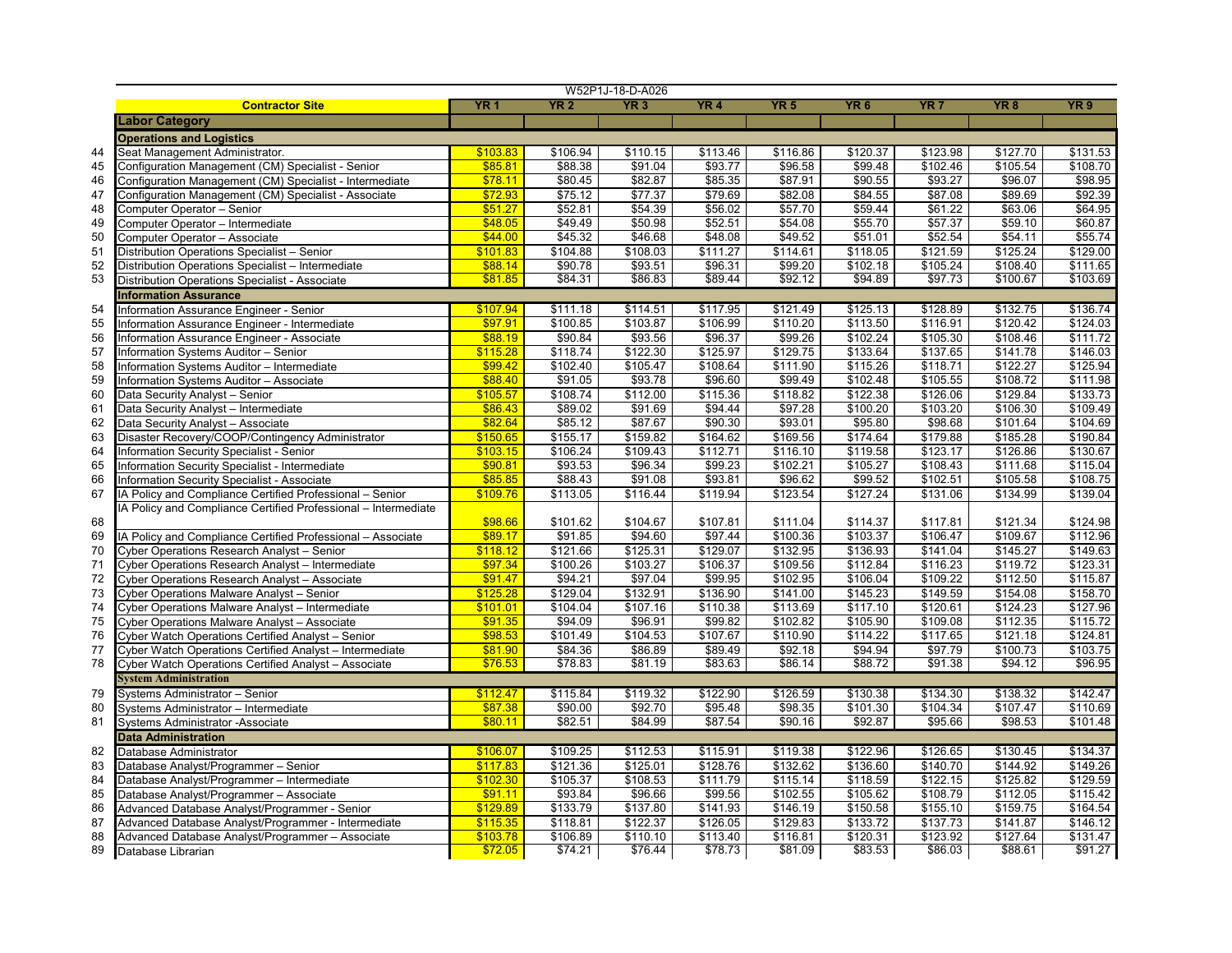|     |                                                            |            |             | W52P1J-18-D-A026 |                 |             |                     |                 |             |                 |
|-----|------------------------------------------------------------|------------|-------------|------------------|-----------------|-------------|---------------------|-----------------|-------------|-----------------|
|     | <b>Contractor Site</b>                                     | <b>YR1</b> | <b>YR 2</b> | YR <sub>3</sub>  | YR <sub>4</sub> | <b>YR 5</b> | YR <sub>6</sub>     | YR <sub>7</sub> | <b>YR 8</b> | YR <sub>9</sub> |
|     | <b>Labor Category</b>                                      |            |             |                  |                 |             |                     |                 |             |                 |
|     | <b>Data Warehousing</b>                                    |            |             |                  |                 |             |                     |                 |             |                 |
| 90  | Data Warehousing Project Manager                           | \$106.10   | \$109.28    | \$112.56         | \$115.94        | \$119.42    | \$123.00            | \$126.69        | \$130.49    | \$134.40        |
| 91  | Data Architect                                             | \$123.79   | \$127.50    | \$131.33         | \$135.27        | \$139.33    | \$143.51            | \$147.81        | \$152.25    | \$156.81        |
| 92  | Data Warehouse Analyst                                     | \$70.23    | \$72.34     | \$74.51          | \$76.74         | \$79.04     | \$81.42             | \$83.86         | \$86.37     | \$88.97         |
| 93  | Data Warehousing Programmer                                | \$86.12    | \$88.70     | \$91.36          | \$94.11         | \$96.93     | \$99.84             | \$102.83        | \$105.92    | \$109.09        |
| 94  | Data Warehousing Administrator                             | \$120.05   | \$123.65    | \$127.36         | \$131.18        | \$135.12    | \$139.17            | \$143.35        | \$147.65    | \$152.08        |
|     | <b>Help Desk/End User Support</b>                          |            |             |                  |                 |             |                     |                 |             |                 |
| 95  | <b>Help Desk Coordinator</b>                               | \$58.59    | \$60.35     | \$62.16          | \$64.02         | \$65.94     | \$67.92             | \$69.96         | \$72.06     | \$74.22         |
| 96  | Help Desk Support Service Specialist - Senior              | \$62.50    | \$64.38     | \$66.31          | \$68.30         | \$70.34     | $\overline{$}72.45$ | \$74.63         | \$76.87     | \$79.17         |
| 97  | Help Desk Support Service Specialist - Intermediate        | \$51.34    | \$52.88     | \$54.47          | \$56.10         | \$57.78     | \$59.52             | \$61.30         | \$63.14     | \$65.04         |
| 98  | Help Desk Support Service Specialist - Associate           | \$47.58    | \$49.01     | \$50.48          | \$51.99         | \$53.55     | \$55.16             | \$56.81         | \$58.52     | \$60.27         |
| 99  | PC Support Manager                                         | \$81.46    | \$83.90     | \$86.42          | \$89.01         | \$91.68     | \$94.43             | \$97.27         | \$100.19    | \$103.19        |
| 100 | <b>PC Systems Specialist</b>                               | \$43.02    | \$44.31     | \$45.64          | \$47.01         | \$48.42     | \$49.87             | \$51.37         | \$52.91     | \$54.50         |
| 101 | PC Maintenance Technician                                  | \$46.48    | \$47.87     | \$49.31          | \$50.79         | \$52.31     | \$53.88             | \$55.50         | \$57.16     | \$58.88         |
|     | <b>Internet/Web Operations</b>                             |            |             |                  |                 |             |                     |                 |             |                 |
| 102 | Web Project Manager                                        | \$86.97    | \$89.58     | \$92.27          | \$95.03         | \$97.89     | \$100.82            | \$103.85        | \$106.96    | \$110.17        |
| 103 | Web Designer - Senior                                      | \$88.07    | \$90.71     | \$93.43          | \$96.24         | \$99.12     | \$102.10            | \$105.16        | \$108.31    | \$111.56        |
| 104 | Web Designer - Intermediate                                | \$67.26    | \$69.28     | \$71.36          | \$73.50         | \$75.70     | \$77.97             | \$80.31         | \$82.72     | \$85.20         |
| 105 | Web Designer - Associate                                   | \$61.22    | \$63.06     | \$64.95          | \$66.90         | \$68.90     | \$70.97             | \$73.10         | \$75.29     | \$77.55         |
| 106 | Web software Developer - Senior                            | \$108.34   | \$111.59    | \$114.94         | \$118.39        | \$121.94    | \$125.60            | \$129.36        | \$133.24    | \$137.24        |
| 107 | Web software Developer - Intermediate                      | \$83.17    | \$85.67     | \$88.24          | \$90.88         | \$93.61     | \$96.42             | \$99.31         | \$102.29    | \$105.36        |
| 108 | Web software Developer - Associate                         | \$75.22    | \$77.48     | \$79.80          | \$82.19         | \$84.66     | \$87.20             | \$89.82         | \$92.51     | \$95.29         |
| 109 | <b>Web Technical Administrator</b>                         | \$93.63    | \$96.44     | \$99.33          | \$102.31        | \$105.38    | \$108.54            | \$111.80        | \$115.15    | \$118.61        |
| 110 | Web Content Administrator                                  | \$79.71    | \$82.10     | \$84.56          | \$87.10         | \$89.71     | \$92.41             | \$95.18         | \$98.03     | \$100.97        |
|     | <b>Network Administration/Support</b>                      |            |             |                  |                 |             |                     |                 |             |                 |
| 111 | Network Administrator - Senior                             | \$101.56   | \$104.61    | \$107.75         | \$110.98        | \$114.31    | \$117.74            | \$121.27        | \$124.91    | \$128.65        |
| 112 | Network Administrator - Intermediate                       | \$70.26    | \$72.37     | \$74.54          | \$76.77         | \$79.08     | \$81.45             | \$83.89         | \$86.41     | \$89.00         |
| 113 | Network Administrator - Associate                          | \$65.05    | \$67.00     | \$69.01          | \$71.08         | \$73.21     | \$75.41             | \$77.67         | \$80.00     | \$82.40         |
| 114 | Network Support Technician - Senior                        | \$57.53    | \$59.26     | \$61.03          | \$62.86         | \$64.75     | \$66.69             | \$68.69         | \$70.75     | \$72.88         |
| 115 | Network Support Technician - Intermediate                  | \$50.39    | \$51.90     | \$53.46          | \$55.06         | \$56.71     | \$58.42             | \$60.17         | \$61.97     | \$63.83         |
| 116 | Network Support Technician - Associate                     | \$47.63    | \$49.06     | \$50.53          | \$52.05         | \$53.61     | \$55.22             | \$56.87         | \$58.58     | \$60.34         |
|     | <b>Documentation</b>                                       |            |             |                  |                 |             |                     |                 |             |                 |
| 117 | Documentation Specialist - Senior                          | \$68.29    | \$70.34     | \$72.45          | \$74.62         | \$76.86     | \$79.17             | \$81.54         | \$83.99     | \$86.51         |
| 118 | Documentation Specialist - Intermediate                    | \$54.20    | \$55.83     | \$57.50          | \$59.23         | \$61.00     | \$62.83             | \$64.72         | \$66.66     | \$68.66         |
| 119 | Documentation Specialist -Associate                        | \$49.59    | \$51.08     | \$52.61          | \$54.19         | \$55.81     | \$57.49             | \$59.21         | \$60.99     | \$62.82         |
| 120 | <b>Technical Editor</b>                                    | \$70.09    | \$72.19     | \$74.36          | \$76.59         | \$78.89     | \$81.25             | \$83.69         | \$86.20     | \$88.79         |
| 121 | <b>CAD Specialist</b>                                      | \$55.62    | \$57.29     | \$59.01          | \$60.78         | \$62.60     | \$64.48             | \$66.41         | \$68.41     | \$70.46         |
| 122 | <b>Graphics Specialist</b>                                 | \$53.91    | \$55.53     | \$57.19          | \$58.91         | \$60.68     | \$62.50             | \$64.37         | \$66.30     | \$68.29         |
| 123 | Draftsman - Senior                                         | \$61.88    | \$63.74     | \$65.65          | \$67.62         | \$69.65     | \$71.74             | \$73.89         | \$76.10     | \$78.39         |
| 124 | Draftsman - Intermediate                                   | \$53.80    | \$55.41     | \$57.08          | \$58.79         | \$60.55     | \$62.37             | \$64.24         | \$66.17     | \$68.15         |
| 125 | Draftsman - Associate                                      | \$50.01    | \$51.51     | \$53.06          | \$54.65         | \$56.29     | \$57.98             | \$59.71         | \$61.51     | \$63.35         |
|     | <b>Enterprise Resource Planning (ERP)/Business Process</b> |            |             |                  |                 |             |                     |                 |             |                 |
|     | <b>Development</b>                                         |            |             |                  |                 |             |                     |                 |             |                 |
| 126 | <b>ERP Business Analyst - Senior</b>                       | \$96.31    | \$99.20     | \$102.18         | \$105.24        | \$108.40    | \$111.65            | \$115.00        | \$118.45    | \$122.00        |
| 127 | <b>ERP Business Analyst - Intermediate</b>                 | \$82.11    | \$84.57     | \$87.11          | \$89.72         | \$92.42     | \$95.19             | \$98.04         | \$100.98    | \$104.01        |
| 128 | <b>ERP Business Analyst - Associate</b>                    | \$74.52    | \$76.76     | \$79.06          | \$81.43         | \$83.87     | \$86.39             | \$88.98         | \$91.65     | \$94.40         |
| 129 | Business Systems Analyst - Senior                          | \$83.91    | \$86.43     | \$89.02          | \$91.69         | \$94.44     | \$97.27             | \$100.19        | \$103.20    | \$106.29        |
| 130 | Business Systems Analyst - Intermediate                    | \$71.54    | \$73.69     | \$75.90          | \$78.17         | \$80.52     | \$82.93             | \$85.42         | \$87.99     | \$90.62         |
| 131 | <b>Business Systems Analyst - Associate</b>                | \$65.75    | \$67.72     | \$69.75          | \$71.85         | \$74.00     | \$76.22             | \$78.51         | \$80.86     | \$83.29         |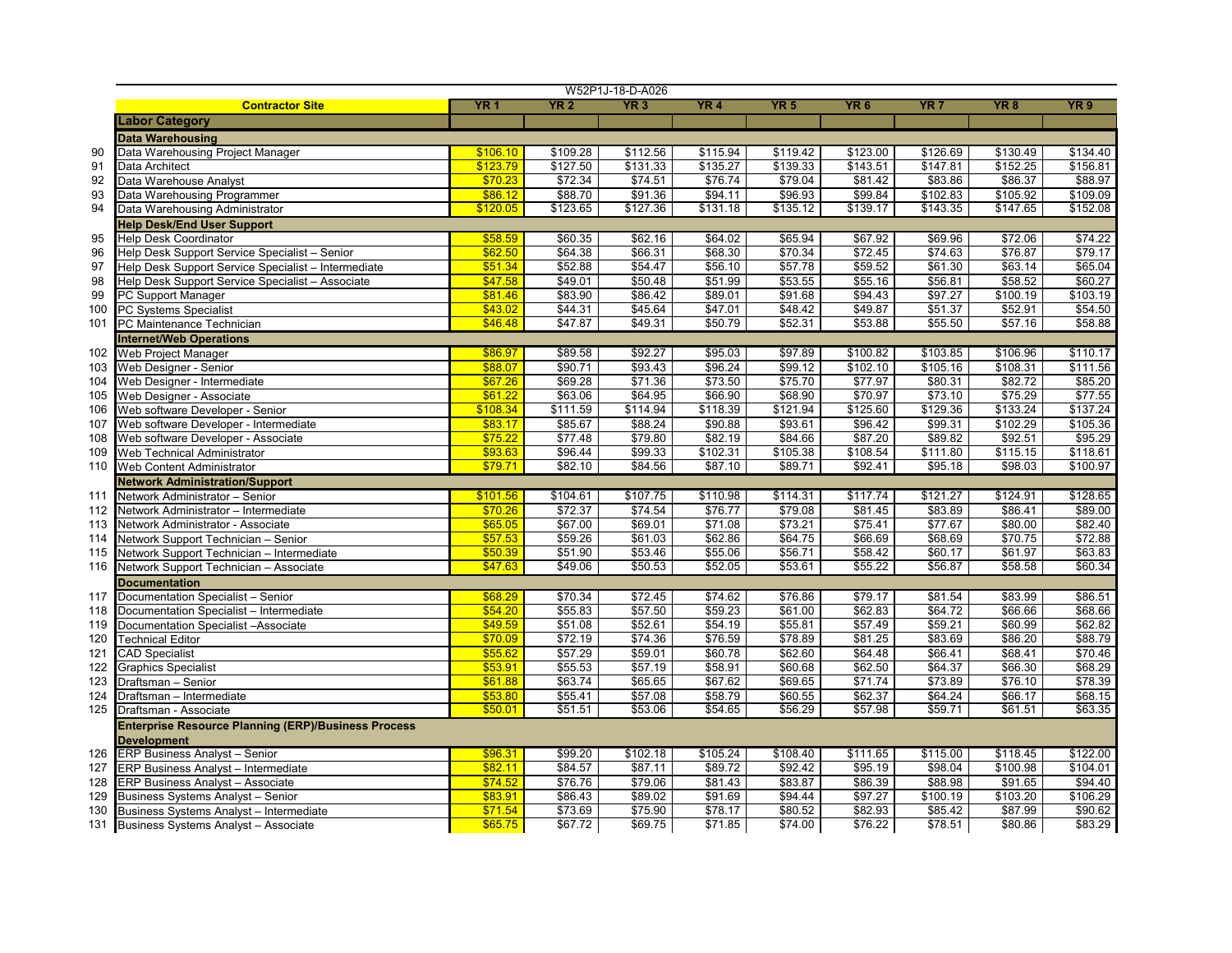|     | W52P1J-18-D-A026                                       |          |          |                 |          |          |                 |          |          |          |  |  |  |
|-----|--------------------------------------------------------|----------|----------|-----------------|----------|----------|-----------------|----------|----------|----------|--|--|--|
|     | <b>Contractor Site</b>                                 | YR 1     | YR 2     | YR <sub>3</sub> | YR 4     | YR 5     | YR <sub>6</sub> | YR 7     | YR 8     | YR 9     |  |  |  |
|     | <b>Labor Category</b>                                  |          |          |                 |          |          |                 |          |          |          |  |  |  |
|     | <b>IS Training</b>                                     |          |          |                 |          |          |                 |          |          |          |  |  |  |
| 132 | <b>Information Systems Training Manager</b>            | \$122.50 | \$126.18 | \$129.96        | \$133.86 | \$137.87 | \$142.01        | \$146.27 | \$150.66 | \$155.18 |  |  |  |
| 133 | Information Systems Training Specialist - Senior       | \$71.44  | \$73.58  | \$75.79         | \$78.06  | \$80.41  | \$82.82         | \$85.30  | \$87.86  | \$90.50  |  |  |  |
| 134 | Information Systems Training Specialist - Intermediate | \$63.10  | \$64.99  | \$66.94         | \$68.95  | \$71.02  | \$73.15         | \$75.34  | \$77.61  | \$79.93  |  |  |  |
| 135 | Information Systems Training Specialist - Associate    | \$59.83  | \$61.62  | \$63.47         | \$65.38  | \$67.34  | \$69.36         | \$71.44  | \$73.58  | \$75.79  |  |  |  |
| 136 | Instructor Technical Training - Senior                 | \$64.21  | \$66.14  | \$68.12         | \$70.16  | \$72.27  | \$74.44         | \$76.67  | \$78.97  | \$81.34  |  |  |  |
| 137 | Instructor Technical Training - Intermediate           | \$61.14  | \$62.97  | \$64.86         | \$66.81  | \$68.81  | \$70.88         | \$73.00  | \$75.19  | \$77.45  |  |  |  |
|     | 138 Instructor Technical Training - Associate          | \$56.90  | \$58.61  | \$60.37         | \$62.18  | \$64.04  | \$65.96         | \$67.94  | \$69.98  | \$72.08  |  |  |  |
|     | <b>Audio Visual</b>                                    |          |          |                 |          |          |                 |          |          |          |  |  |  |
|     | 139 Audio Visual Fabrication Engineer - Senior         | \$63.17  | \$65.07  | \$67.02         | \$69.03  | \$71.10  | \$73.23         | \$75.43  | \$77.69  | \$80.02  |  |  |  |
|     | 140 Audio Visual Fabrication Engineer - Intermediate   | \$52.94  | \$54.53  | \$56.16         | \$57.85  | \$59.58  | \$61.37         | \$63.21  | \$65.11  | \$67.06  |  |  |  |
| 141 | Audio Visual Fabrication Engineer - Associate          | \$50.30  | \$51.81  | \$53.36         | \$54.96  | \$56.61  | \$58.31         | \$60.06  | \$61.86  | \$63.72  |  |  |  |
|     | 142 Audio Visual Programmer - Senior                   | \$93.40  | \$96.20  | \$99.09         | \$102.06 | \$105.12 | \$108.28        | \$111.52 | \$114.87 | \$118.32 |  |  |  |
|     | 143 Audio Visual Programmer - Intermediate             | \$80.01  | \$82.41  | \$84.88         | \$87.43  | \$90.05  | \$92.75         | \$95.54  | \$98.40  | \$101.35 |  |  |  |
|     | 144 Audio Visual Programmer - Associate                | \$70.28  | \$72.39  | \$74.56         | \$76.80  | \$79.10  | \$81.47         | \$83.92  | \$86.44  | \$89.03  |  |  |  |
|     |                                                        |          |          |                 |          |          |                 |          |          |          |  |  |  |

| Rates                                               | YR '   | YR <sub>2</sub> | YR <sub>3</sub> | YR 4   | YR!    | YR <sub>6</sub> | YR 7   | YR 8   | YR <sub>9</sub> |
|-----------------------------------------------------|--------|-----------------|-----------------|--------|--------|-----------------|--------|--------|-----------------|
| <b>ODCs</b>                                         |        |                 |                 |        |        |                 |        |        |                 |
| ODC-Fixed Price (Estimated)                         | 12.64% | 12.64%          | 12.64%          | 12.64% | 12.64% | 12.64%          | 12.64% | 12.64% | 12.64%          |
| <b>ICHESS Contract Source Equipment (Estimated)</b> | 12.64% | 12.64%          | 12.64%          | 12.64% | 12.64% | 12.64%          | 12.64% | 12.64% | 12.64%          |
| <b>ESI Source Software (Estimated)</b>              | 12.64% | 12.64%          | 12.64%          | 12.64% | 12.64% | 12.64%          | 12.64% | 12.64% | 12.64%          |